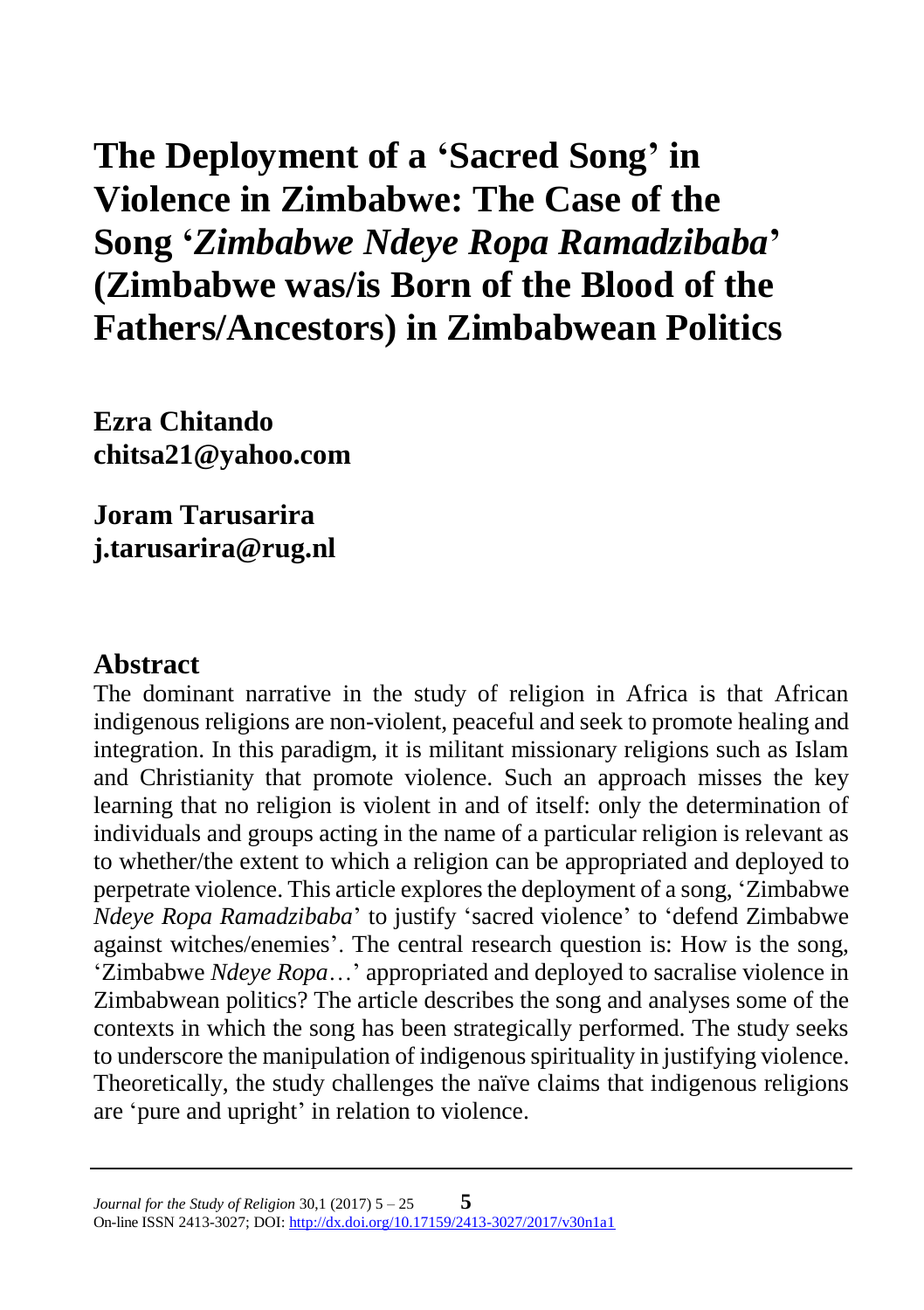**Keywords:** sacred violence, African indigenous religions, political songs, narratives, Zimbabwe

### **Introduction**

The academic study of religion in Africa in general, and Zimbabwe in particular, tends to adopt a rather innocent and romantic, but simplistic and essentialist view of religion. If one the most demanding questions of today is, 'is religion dangerous?' (cf. Juergensmeyer 2000), the dominant chorus in response by most African scholars is, 'no!' Religion is regarded as a powerful marker of African identity. The formulation by the Kenyan scholar, John S. Mbiti (1969: 1) and the Nigerian scholar, E. Bolaji Idowu (1967:11 ) that 'Africans are notoriously religious' holds sway in most African (and Zimbabwean) Departments of Religious Studies, or Theology and Religious Studies. A positive and rather celebratory spirit dominates approaches to the study of religion in Africa. The celebration of religion (particularly, African Indigenous Religions) in Africa is due to a number of factors, including the need to respond to colonial and negative descriptions of African Indigenous Religions, the quest to portray Africa as offering the world the resource of spirituality, a reaction against secularization and other factors.

In this article, we seek to challenge the tendency to always valorize African Indigenous Religions positively by examining how one particular song, '*Zimbabwe Ndeye Ropa Ramadzibaba*' (shortened to '*Zimbabwe Ndeye Ropa*' hereafter), that draws on indigenous religion, has been evoked and performed to justify 'sacred violence' in Zimbabwe. We argue that the deployment of the song serves to sanction and sacralize violence has been appropriated as a call to arms. The song is laden with religio-cultural symbolism and its performance has served to give violence a holy façade, what Berger has called a sacred canopy or a veil of mystification (Berger 1967: 26- 27). Although the ruling Zimbabwe African National Union – Patriotic Front (ZANU-PF) of President Robert Mugabe and its various wings (especially the Youth and Women's Wings and the war veterans) have sought to monopolize the song as part of the quest to get a grip on 'patriotic history' (Ranger 2005: 7-8 ), it is striking to note that the same song has also been appropriated by University of Zimbabwe students when demonstrating against ZANU-PF and Mugabe.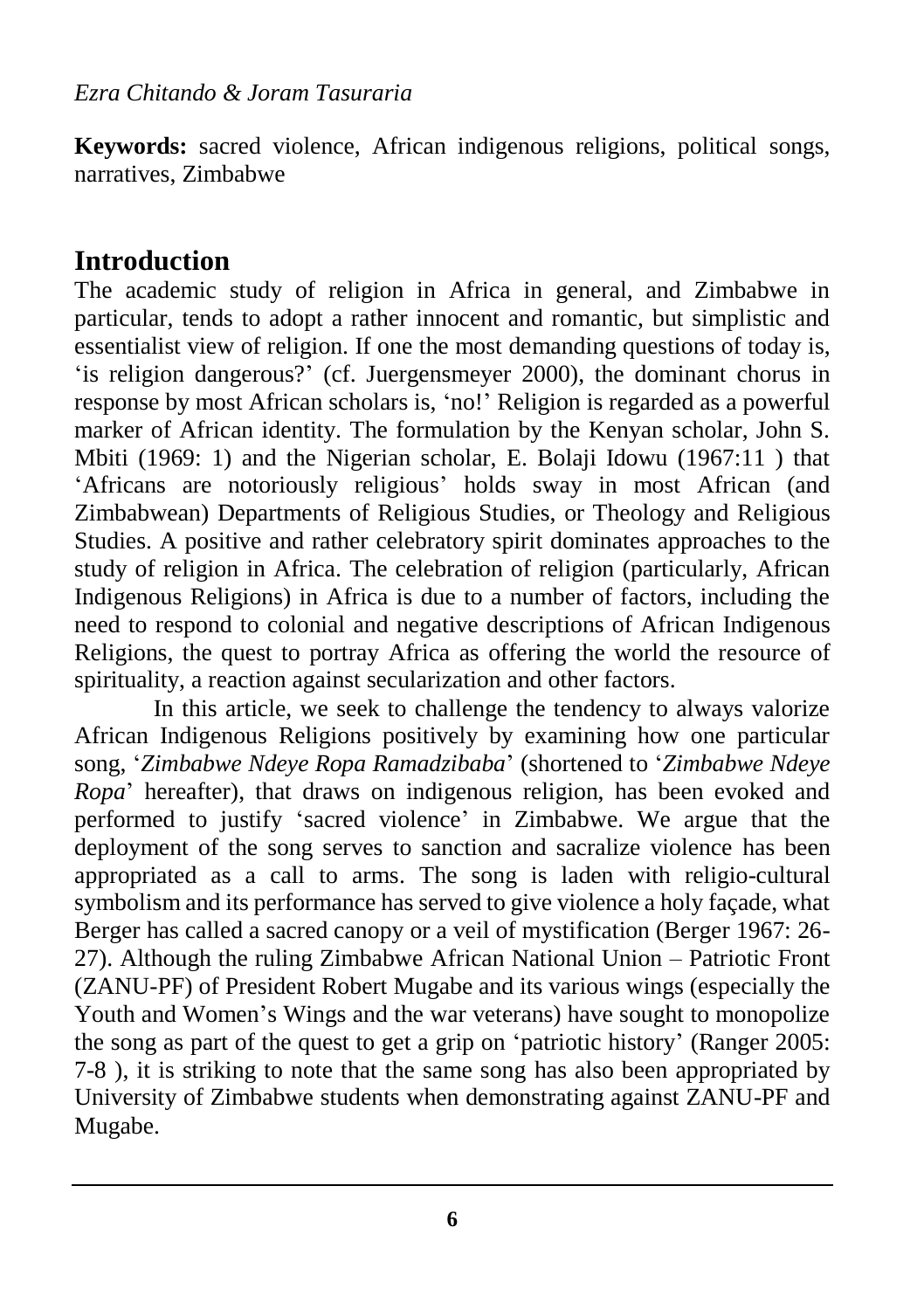But before we go further, we would like to look into the intrinsic character and workings of songs so as to provide the conceptual lenses through which to see how the song *Zimbabwe Ndeyeropa* has been a source of violence or has managed to evoke feelings of hostility against imagined or actual political enemies. To do this, we resort to narratology and argue that songs create and reinforce particular narratives.

The evocative character of song, emerging out of the verve it creates, has received much attention, especially from social psychologists. In this article, we push beyond the sound and verve. We emphasise the narrative that is either created, espoused or reinforced by the contents of the song. We are concerned about what the contents of songs do from a rational point of view. We ask what the function of song is. We transcend the notion that songs are only for purposes of '*morari'/*verve*.* In Zimbabwe, when *morari* is called for, it is an effort to get masses emotional and act. Hence at political rallies or demonstrations, songs are used often to emotionalize people. Our question, therefore, is what story is being told and, more precisely, how is it told, and not primarily what emotions are being created, notwithstanding the fact that the two are closely linked. We contend that there is a qualitative difference between the two, which appeals to different sensibilities. The words create a story which appeals to the cognitive domain, and the sound and rhythm supported by the words (though not always necessary) appeal to the emotions.

In analyzing the song *Zimbabwe Ndeyeropa* we treat it as a narrativecreating and carrying phenomenon. As Bhabha observes, narratives sum up events or a series of events, real or invented stories. And Barthes asserts: 'Narrative is present in myth, legend, fable, tale, novella, epic, history, tragedy, drama, comedy, mime, painting, stained-glass windows, cinema, comics, news items, conversation' (Barthes 1982:251). While song is left out on this list, we argue that songs also espouse and create narratives. In times of conflict, as we will see when we discuss the times when *Zimbabwe Ndeyeropa* was deployed, different parties offer different narratives for the same event. The narratives differ depending on the side giving the narrative and its intentions in doing so. Narratives are functional. For the most part they are presented to accentuate certain positions in support of specific official positions with a view to mobilise endorsement by a critical mass of people so that the narratives become national (see Holstein & Gubrium 2000). In times of crises and conflict, narratives tend to reproduce and grow like living organisms and their purpose is to criminalise, demonize and delegitimize the other and by so doing emphasize the rightness,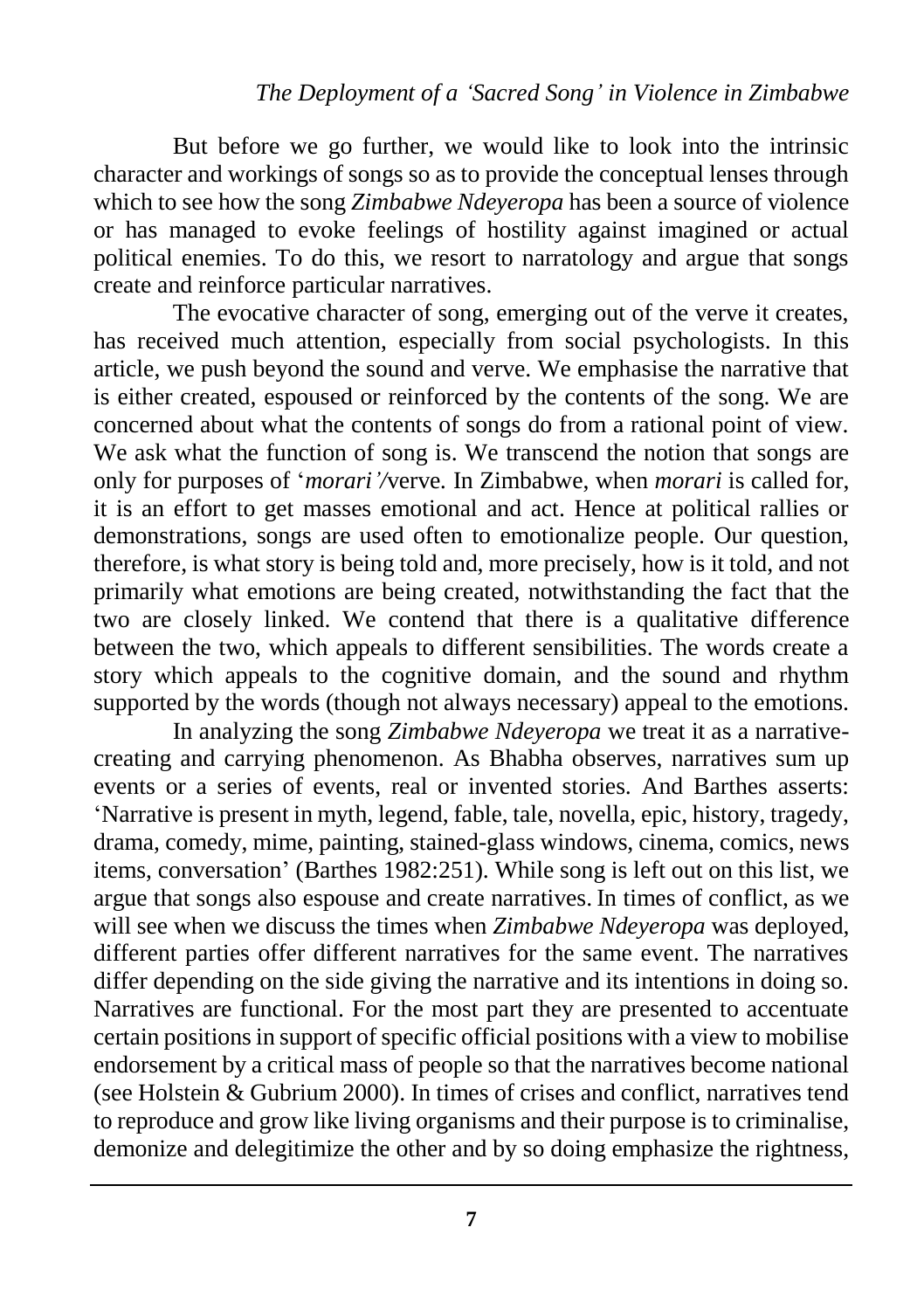authenticity, legitimacy, and justice of one's own narrative. There is the more urgent and not debatable need to eliminate 'opponents' when the narrative is suffused with religious undertones, as is the case with *Zimbabwe Ndeye Ropa.* '*Ramadzibaba*' (of the Fathers) denotes a primordial understanding of the nation undergirded by historical and religious axiomatic assumptions. As shall be shown, *Zimbabwe Ndeyeropa*, is a return to historical and religious arguments that invoke antiquity. They take a primordial approach to rivet their narratives to foundational myths (Wasserstein 2003). Some national narratives may change over time; others remain static, with only minor changes and others are invented. There is no fixed process of how they evolve or change (Dajani Daoudi 2015). Chitando (2005) observes how religious songs have been appropriated in the political discourse in Zimbabwe.

Narratives comprise who did what, when, where and how inter alia. Therefore, we draw attention to the following framework of five W's and an 'H': Who, What, When, Where, Why and 'How?' by Yehudith Auerbach (2010: 104-106) as another complementary avenue via which to understand the role of *Zimbabwe Ndeyeropa* in constructing narratives and how that leads to conflict and violence. The six elements provide a unity and coherence based on a logical relationship among these five elements, and it gives the narrative force and helps make songs such as *Zimbabwe Ndeyeropa* memorable. This has to be read in view of the need of human beings to live in an environment that is meaningful, comprehensible, organized and predictable, as we pointed above. Auerbach (2010: 102) notes that the 'ideal type' of national narrative in a conflict is structured according to the following format: **Who?** There is a hero or heroes of the narrative and this person or persons personify/ies the entire national entity as it is or as it should be. This or these heroes, may also symbolize the suffering of the people and its continuing sacrifice. **What?**  Under the 'what' element the victory of 'our' side is told and this victory is often miraculous or religious in nature. It is here that the existential question is asked and answered. If the 'what' is not about victory it will tell how 'we' were defeated by murderous people who did so with no justification. The **Why** dimension deals with why a group undertakes what it does. In the context of conflict each side will attribute its good deeds – peace initiatives, release of prisoners, etc. – to internal factors such as the pursuit of its own inherent sense of peace and justice, while negative  $acts - the$  killing of children, terrorist attacks, targeted killings, etc. – will be attributed to external factors and usually to the enemy, for it is the enemy, in its wickedness and aggression, that forced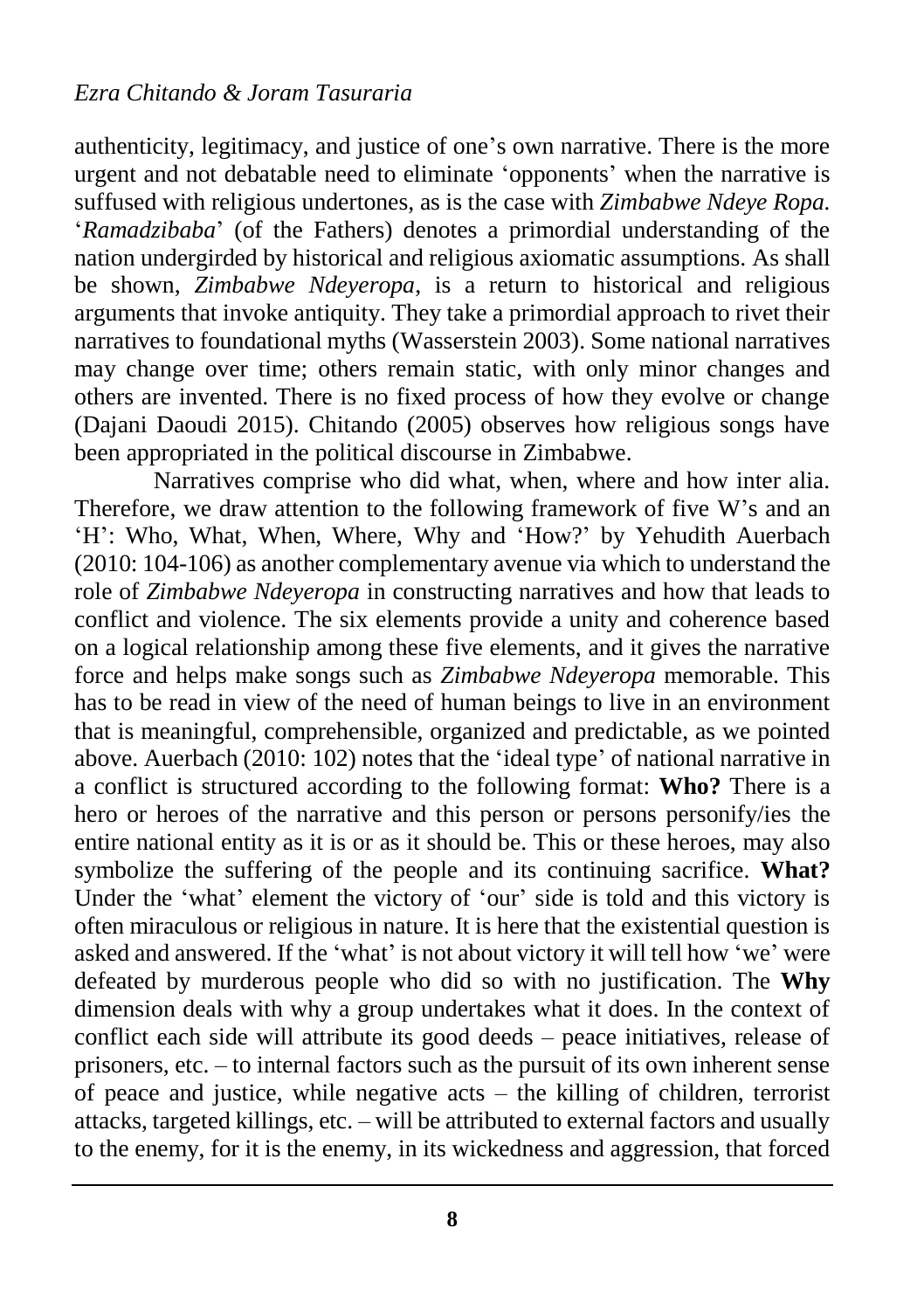'us' to act this way out of self-defense. The latter part of these dimensions also speaks to the '**How**'. How an injustice happened or a group says it happened can contribute to why a group thinks it is justified to act in the way it does. **When** the event took place is a mythical point in time that links what happened 'in those days' to 'these times'. For both parties in a conflict over identity, time undergoes a process of 'collapse' (time collapse) in which 'the interpretations, fantasies and feelings about a past shared trauma commingle with those pertaining to a current situation' (Volkan 1997: 35). The case of linking the third Chimurenga (liberation war) of 2000 to the first (1896-1897) and second (1964-1979) is a good example in the case of Zimbabwe. That is why *Zimbabwe Ndeyeropa* which was composed during the second Chimurenga made a lot of sense during the Third Chimurenga. Time between the two periods was collapsed. **Where** the event took place is not a meaningless geographical point; rather it is a 'place of legend' charged with historic and religious connotations. The dispute over names of places echoes the dispute over the link between the place and those who fight for and over it while making use of the national narratives that have come to be tied to this place. No wonder why following attainment of independence many African countries took new names for the countries (from Rhodesia to Zimbabwe) as well as for the streets.

The five 'Ws' and an 'H ' are narrated with the following ends in mind: They justify the societal *goals* during the conflict; stress the importance of personal safety and national survival (*security*), and outline the conditions for their achievement; *delegitimize* the opponent and deny his or her humanity; project a particular positive *self-image* **:** positive traits, values and behaviour to one's own society; present *victimhood* by accentuating the unjust harm, evil deeds and atrocities perpetrated by the adversary; generate *patriotism*: an attachment to the country and society, by propagating loyalty, love, care and sacrifice; refer to *unity*: the importance of ignoring internal conflicts and disagreements; and refer to *peace***:** present an idyllic peace as an ultimate goal of the society, and society members as 'peace loving' (Bar-Tal & Salomon 2006).

*Zimbabwe Ndeye Ropa* functions to fulfil the above. Alongside the national anthem and other 'songs that won the liberation war' (Pongweni 1982), it sanctions the shedding of 'less important blood', what Butler (2009) refers to as not grievable lives, in defence of the ideals of sovereignty and nationhood, even as these very concepts are themselves contested (Ndlovu-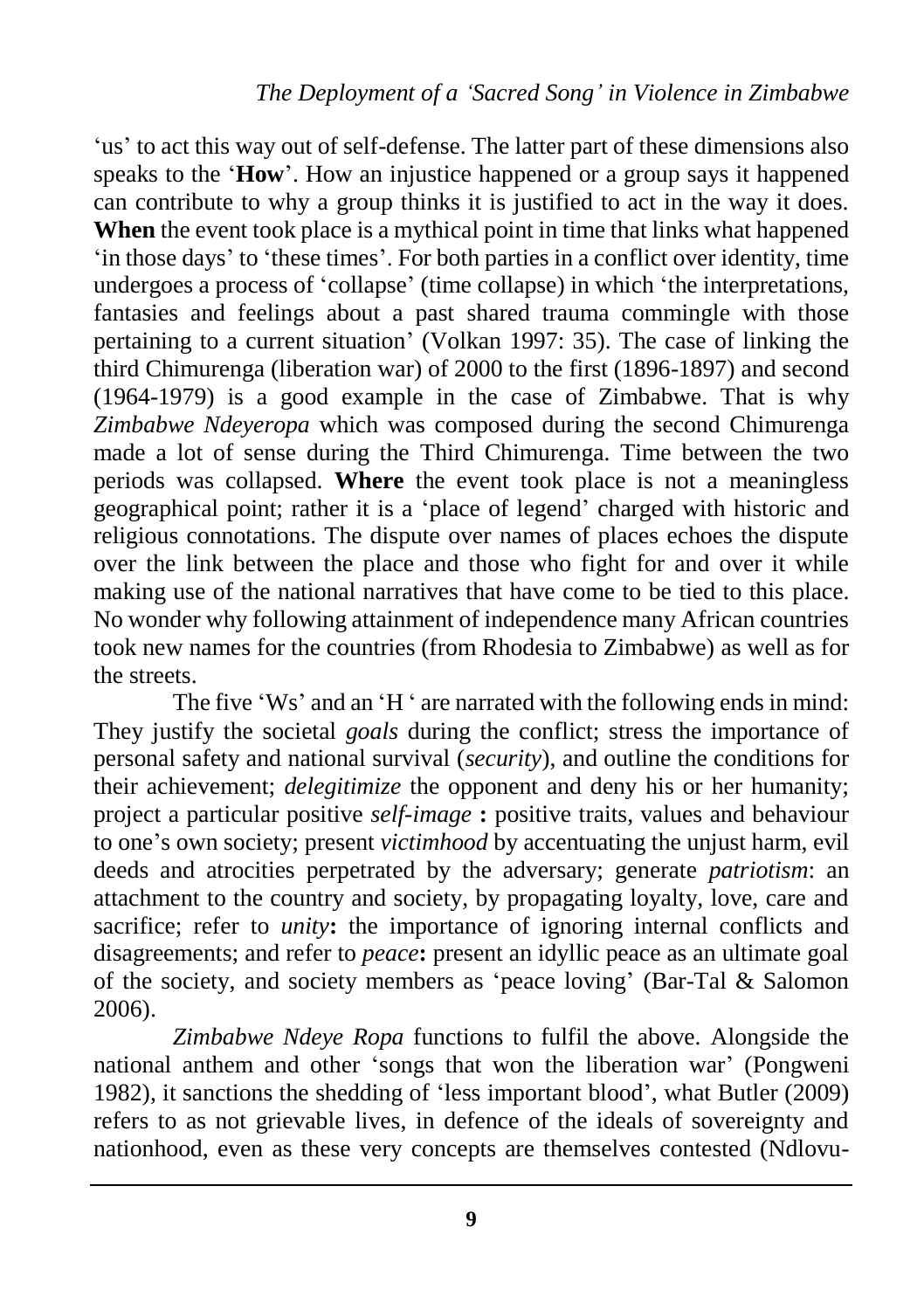#### *Ezra Chitando & Joram Tasuraria*

Gathseni & Muzondidya 2011; Ndlovu-Gatsheni 2009 ). This contestation was felt in the nationalist movement of the 1960s and the armed liberation struggle of the 1970s (Sithole 1999; Muwati, Mutasa & Bopape 2010). '*Zimbabwe Ndeye Ropa'* serves to remind performers and audiences that Zimbabwe was not handed on a silver plate, but that it came through a heroic struggle in which precious blood was shed. Constantly, Mugabe evokes the blood of the heroes, the sons and daughters of Zimbabwe, in his speeches to arouse and mobilize his supporters (Mugabe 2001). In the following sections, we shall outline the song, '*Zimbabwe Ndeye Ropa*', describe some of the contexts in which it has been performed and analyse how indigenous spirituality has been appropriated to justify violence in Zimbabwe.

**'***Zimbabwe Ndeye Ropa***': Unpacking a Militant Spiritual Song** The song, '*Zimbabwe Ndeye Ropa*' must be located firmly in the country's nationalist history, particularly the armed liberation struggle of the 1970s. The Zimbabwe African National Liberation Army (ZANLA), the military wing of ZANU, utilized songs for mobilization, articulating ideology and boosting morale (Bhebe & Ranger 1995; Ravengai 2016). '*Zimbabwe Ndeye Ropa*' is designed to remind people that the struggle for liberation called for sacrifice and that such sacrifice must be honoured, even if it means shedding the blood of 'traitors, sell-outs and stooges of Britain' (Chimuka 2015), who of late have been an opposition force, including the main opposition political party, the Movement for Democratic Change (MDC). As it turns out, the identities of 'heroes' and 'sell-outs' are neither permanent nor static. The revolutionary icons of today can be labelled traitors tomorrow, depending on how they stand in relation to the centre of power. Factional fights within ZANU-PF have seen stalwarts of the liberation struggle demoted to traitors.

The performance of this song at the height of ZANU PF's dwindling support was meant to collapse time and connect the Second Chimurenga to the First Chimurenga (1896/7 Shona/Ndebele resistance). Crucially, ZANU-PF considers the First Chimurenga a holy war (a jihad in some versions of militant Islam) where indigenous spirituality challenged the invading religion of the colonialists, Christianity. It might be important to note that the name Chimurenga comes from the spirit medium Murenga who promised immunity from bullets to those who were fighting against white settlers (Ranger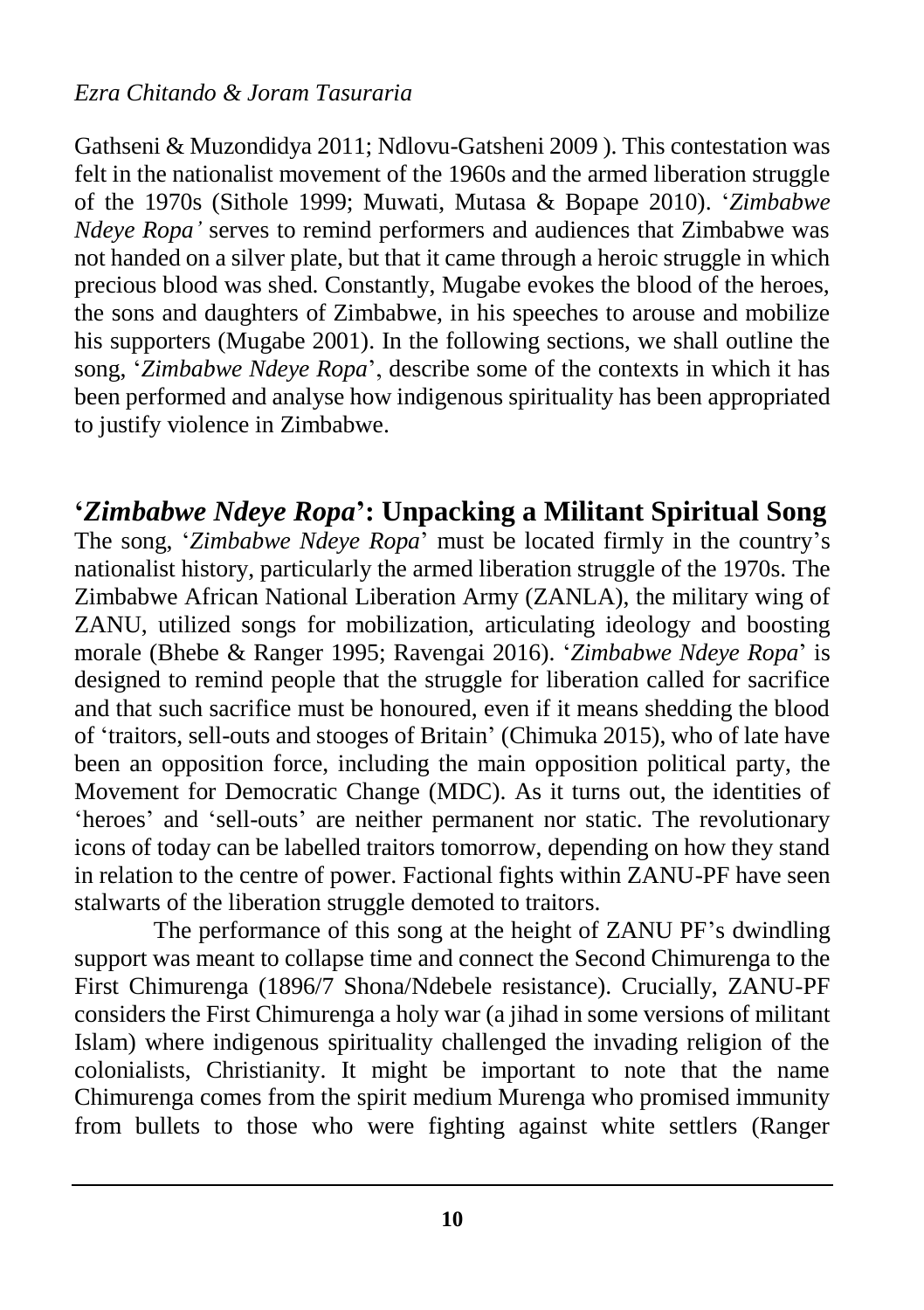1967:217-220). The religious factor is already identifiable. (Mbuya, Grandmother) Nehanda and (Sekuru, Grandfather) Kaguvi are celebrated for upholding their spiritual beliefs in the face of an arrogant Christianity. Nehanda and Kaguvi became patron saints of the Second Chimurenga, with indigenous spirituality enjoying a revival. In the same vein, Lan (1985) has also underscored the role that spirit mediums, key figures in Shona religion, play in Zimbabwe. Many Christian converts resorted to hiding their Bibles as some militant cadres declared Christianity an alien religion which was part of the colonialists' strategy to loot and plunder Zimbabwe's wealth. In one of Comrade Chinx's (ZANU's prime composer/performer) songs, '*Maruza Vapambepfumi*' (You have lost, you looters) a rhetorical question is posed: '*Kuna St John, kuna St Mark. Ko, St Nehanda iri kupi? St. Chitepo iri kupi*?' (There is St. John, there is St. Mark. Where is St. Nehanda? Where is St. Chitepo?)

'*Zimbabwe Ndeye Ropa*' is a song for mobilization, calling upon the audience to hearken to its description, to its narrative and take up arms. Below we summarize the central stanzas:

*Zimbabwe ndeye ropa baba!* x 2 (Zimbabwe is born of blood!) *Zimbabwe ndeye ropa ramadzibaba* (Zimbabwe is born of the blood of the fathers/ancestors) *Mambomaona kupiko baba?* x 2 (Where have you seen them?) *Mambomaona kupiko mabhunu*? (Where have you seen the Boers?)

The text above is short, repetitive and poignant, but pregnant with meaning. The reference to the blood of the fathers/ancestors is consistent with the patriarchal perspective, even though Nehanda, a woman, was central to the struggle for liberation. Blood denotes sacrifice, dedication and fortitude. It is the blood of the comrades that waters and nourishes the revolution. The red colour in the national flag reminds Zimbabweans of the cost of independence. The national anthem says that Zimbabwe '*yakazvarwa nemoto weChimurenga neropa zhinji remagamba*' (was born out of the fire of Chimurenga and the abundant blood of the heroes). Vambe and Khan (2009) contend that the national anthem can be read as a political biography which seeks to promote a particular version of Zimbabwe. The occurrence of blood in both '*Zimbabwe Ndeye Ropa*' and the national anthem is not accidental. In many ways, the idiom of blood is central to the construction of Zimbabwe. In the nationalist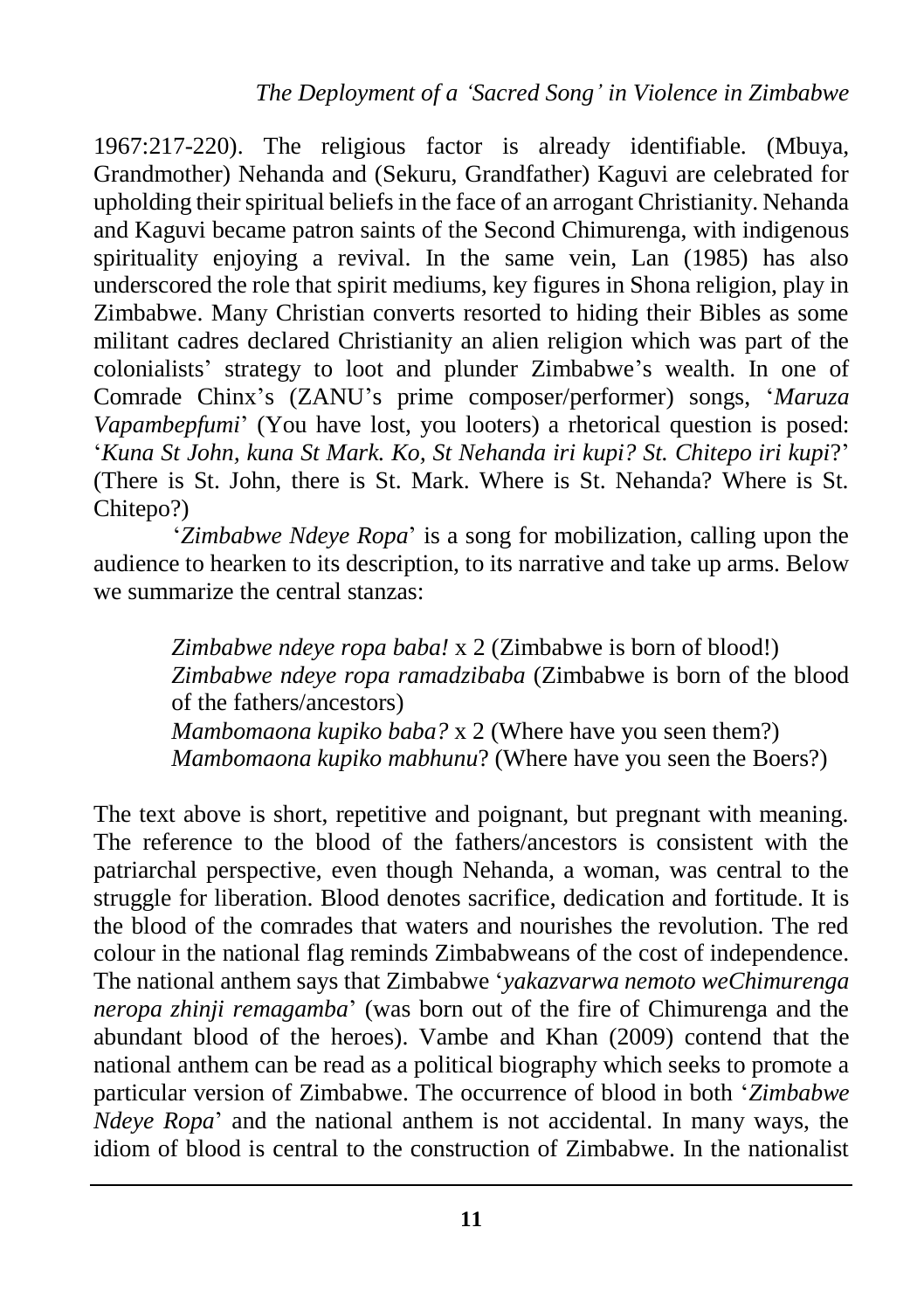imagination, Zimbabwe is a community of diverse actors who are brought together by the blood that was shed in the struggle for independence.

Space constraints prevent us from exploring the use of the blood in Zimbabwean music relating to the First, Second and Third Chimurenga. However, we can draw attention to the war song, '*Tochema kuZANU*' (We appeal to ZANU) where there is reference to '*ropa rakawanda rakasara kuTembwe*' (a lot of blood was left/shed at Tembwe). It is a funeral dirge with a sorrowful and deeply touching tone. Another mournful song by Flavian Nyathi and Blues, '*Ropa ReZimbabwe*' (the Blood of Zimbabwe) contributes to the memorialization of the Chimoio and Nyadzonia massacres. It suggests that the blood of individual cadres, too numerous to be accounted for, can be subsumed under the red colour on the national flag.

The reference to '*ropa ramadzibaba*' (blood of the fathers/ancestors) in '*Zimbabwe Ndeye Ropa*' is important, as we have already pointed out. These departed fathers (as expressed by the song) who shed their blood are regarded the real owners of Zimbabwe. They are the 'guardians of the land' (Schoffeleers 1979). That they are described as 'fathers' is consistent with the patriarchal foundations of Zimbabwean society (Campbell 2003; Muchemwa  $\&$  Muponde 2007). They are seen as the spiritual guarantors of the modern nation known as Zimbabwe. To say, '*Zimbabwe ndeye ropa ramadzibaba*' is to say that Zimbabwe is not an ordinary nation: Zimbabwe said to be protected by the departed elders of the community. As they rose to defend their sacred space when they were alive, so must the present (and future) generation/s always be ready to defend their land (Chitando 2005). Indigenous spirituality emerges here as a powerful mobilizing force. Zimbabwe is not mere soil: it is holy land for which precious blood has been and will be shed. Woe to those who overlook this heavily spiritual 'truth'!

One factor to accompany reflection on why reference to the dead seems to have magical power to provoke action is that the dead are a central phenomenon among the Africans, including Zimbabweans. Some have asserted that a dead person is more respected than a living person among the Shona. One daily action of speech in Zimbabwe is swearing by the dead. If in a conflict, one swears by the dead, for example swearing by their mother – *ndinopika namai vangu varere pachuru* (I swear by my mother who lies buried on the anthill), that signals that the person is ready for the worst, because the conflict has been sacralised by reference to the dead. Mugabe has often made such acts of speech, swearing by Nehanda and Kaguvi (Chitando 2016a).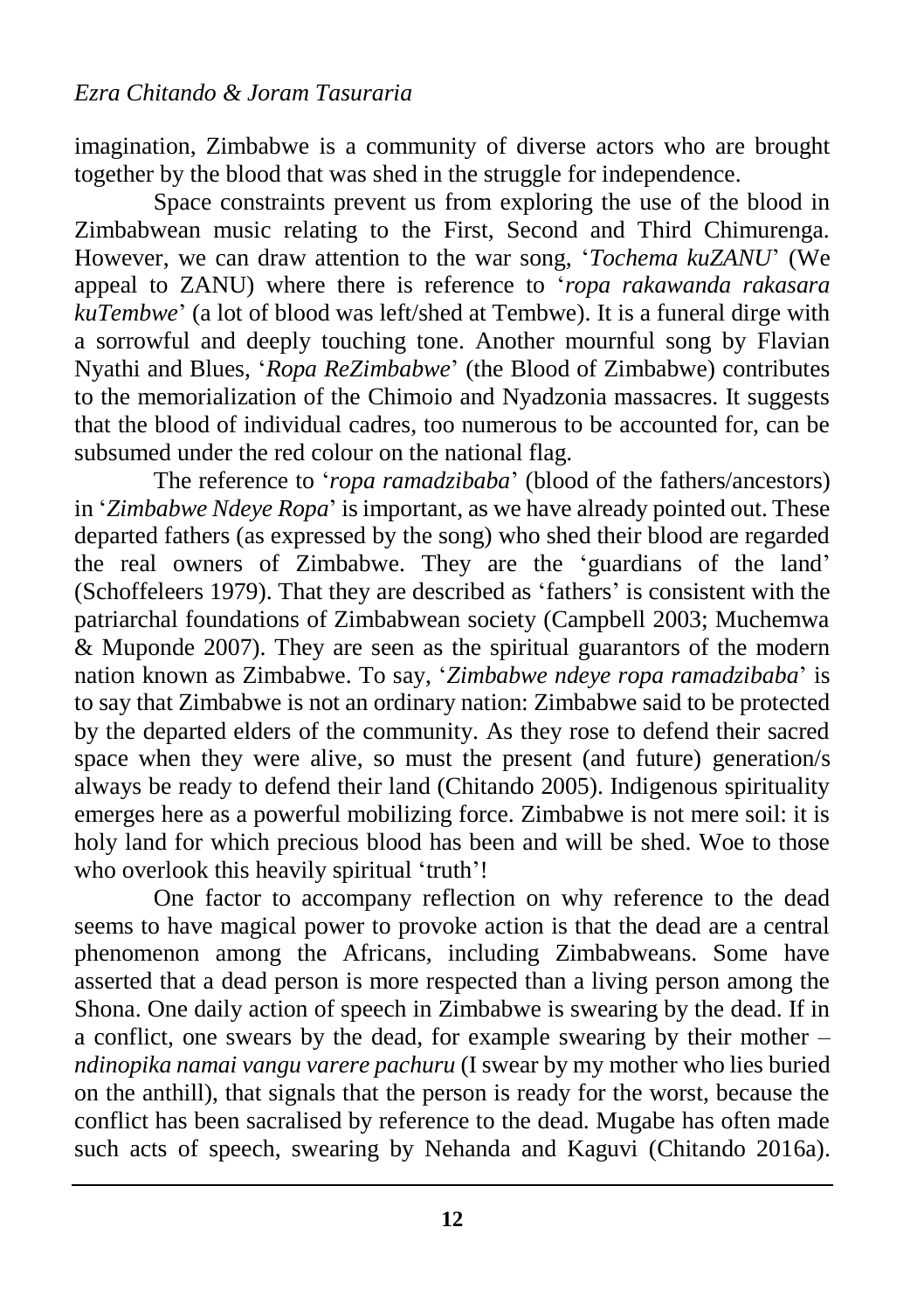When he would say this, violence would break out like a whirlwind. The dead are not to be joked about. *Zimbabwe Ndeyeropa's* generation and sacralisation of conflict and violence has to be understood in this light. The performance and consumption of the song thus rides on the back of this conception of the dead.

We noted that narratives identify a hero or heroes of the narrative and this person or persons personifies the entire national entity as it is or as it should be. On the other hand, they also identify the enemies. The second part of '*Zimbabwe Ndeye Ropa*' refers to the need to identify '*mabhunu*' (Boers) in order to deal with them decisively. To this end, this is a martial song. It is a call to arms, similar to another song, '*Bhunu raenda nebara kumusana*' (the Boer has run away with a bullet in his back). The one difference, however, is that while the latter is triumphalist, '*Zimbabwe Ndeye Ropa*' has a somewhat sombre tone. It is built on victimhood. The struggle was projected as one between 'sons and daughters of the soil' and the Boers. In a similar way, postapartheid South Africa has had to deal with the performance of the song, '*Dubula iBhunu*' (Shoot the Boer) by Julius Malema, the leader of the Economic Freedom Party, comprising youth who broke away from the African National Congress (ANC). The concept of 'Boer' signifies an oppressive system promoting white privileges in Southern Africa. We are convinced that '*Zimbabwe Ndeye Ropa*' must be read in this context of mobilizing black agency to counter an oppressive system, of whatever sort. No wonder University of Zimbabwe students deploy it against what they perceive as the oppressive regime of Robert Mugabe. However, it has become clear that the 'struggle' is in fact never one, but many. Once the struggle against white settler colonialism and apartheid ends, other struggles emerge. In particular, contradictions within the ruling class, reminiscent of what the late political scientist Masipula Sithole (2009) called 'Struggle with the Struggle' during the liberation war, generate new tensions, instigating new appropriations of wartime slogans, songs and imagery.

It is, however, critical for us to underscore the point that in a postarmed struggle period, 'Boer' can become a place holder for all those who oppose the establishment or status quo. Thus, political opponents such as members of the opposition, or even those who belong to a different faction of the ruling party, qualify to be labelled as 'Boers'. As the 'Boers' had to be destroyed during the liberation struggle, so too must they be destroyed during the post-armed struggle period. Reflecting on a related song '*Musha Una*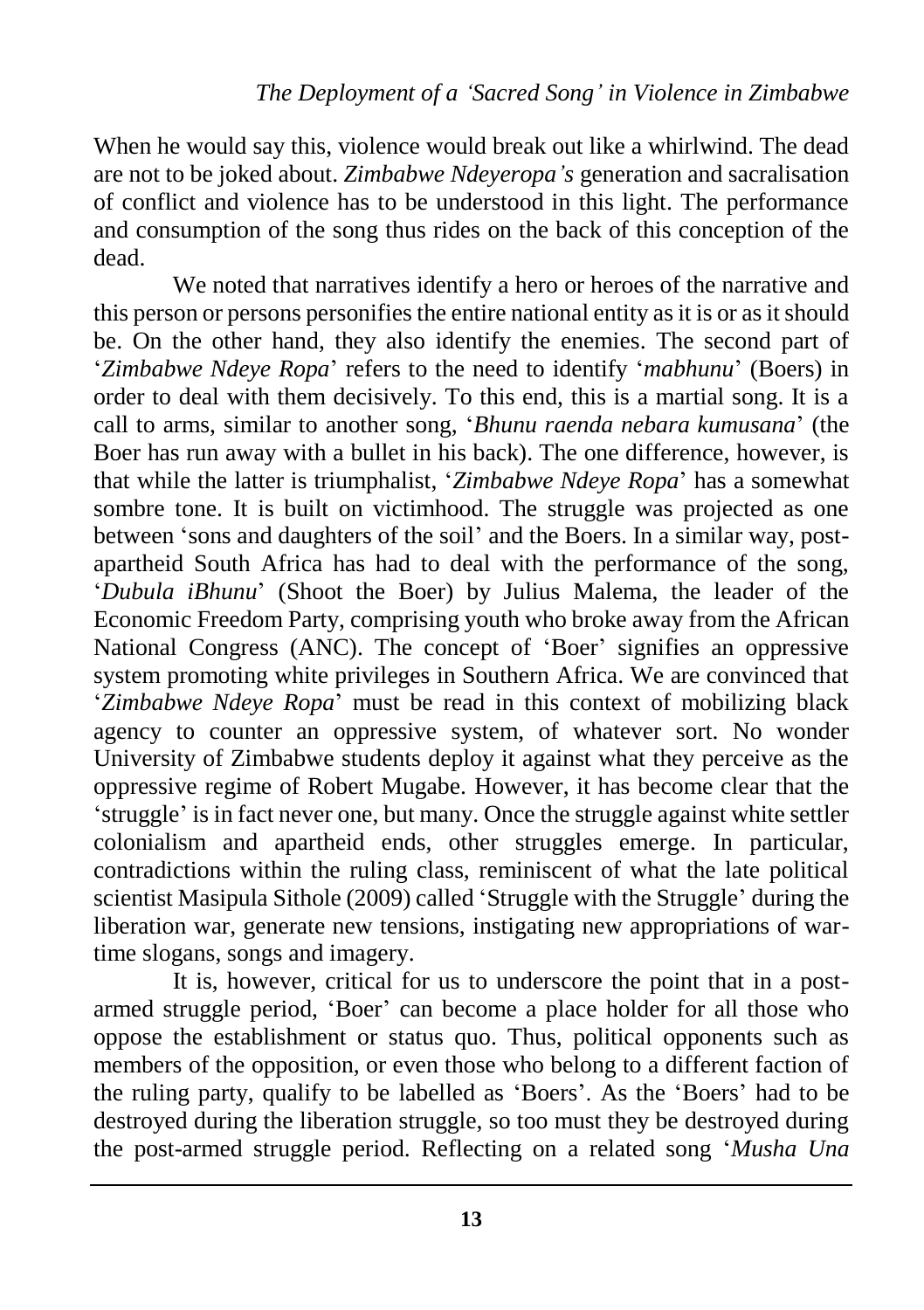*Mabhunu*' (A homestead/household with Boers) by Elliot Manyika, the late ZANU-PF Political Commissar, Guzura and Ndimande (2015: 15) write:

> Elliot Manyika's '*Musha una mabhunu'* subtly urges for the extermination of the 'enemy.' When one analyses the song on a metaphoric level one is drawn to the fact that political opposition are (sic) equated to the '*Mabhunu*' who were the white Rhodesian security personnel. This then suggests a link between the opposition and colonialists  $\overline{z}$  an important message which ZANU (PF) has always been keen to drum in order to discredit the MDC. In the song, the singer demands to know the households which are harbouring '*mabhunu*'(,) which can be read as households with MDC supporters. The singer wants these households identified in order that these 'sell outs' be brought to the party which will then deal with them (sic).

'*Mabhunu*,' (Boers) '*vatengesi*' (sell outs), 'witches', 'enemies of the state', 'quislings', 'friends of Bush and Blair' and others who have 'strayed from the revolutionary path' stand qualified to be 'bombed and vanquished' (Manyika's other songs make reference to the need to 'bomb and shell' spaces occupied by the enemy). Only those who remain firm and devoted to the ideals of the ancestors, the way of the party and the defence of Zimbabwe's sovereignty stand protected. In order to constantly jog the memories of the citizens who might forget their sacred responsibility to defend Zimbabwe at all costs and at every turn, songs such as '*Zimbabwe Ndeye Ropa*' must be performed regularly, as was the case with the belting out of revolutionary music at music galas and ZANU PF rallies in post independent Zimbabwe, as we will see shortly. Amnesia is a tragedy for a revolutionary people. To the preachers of human rights and promoters of non-violence, a rhetorical question is posed: 'Where were you when we died for these very same rights?' (Chitando 2016b: 60).

## **The Retrieval and Deployment of '***Zimbabwe Ndeye Ropa***' in Independent Zimbabwe: An Overview**

Having attained political independence in 1980 after a gruelling guerilla war, Zimbabwe was a favourite of many in the international community. Indeed,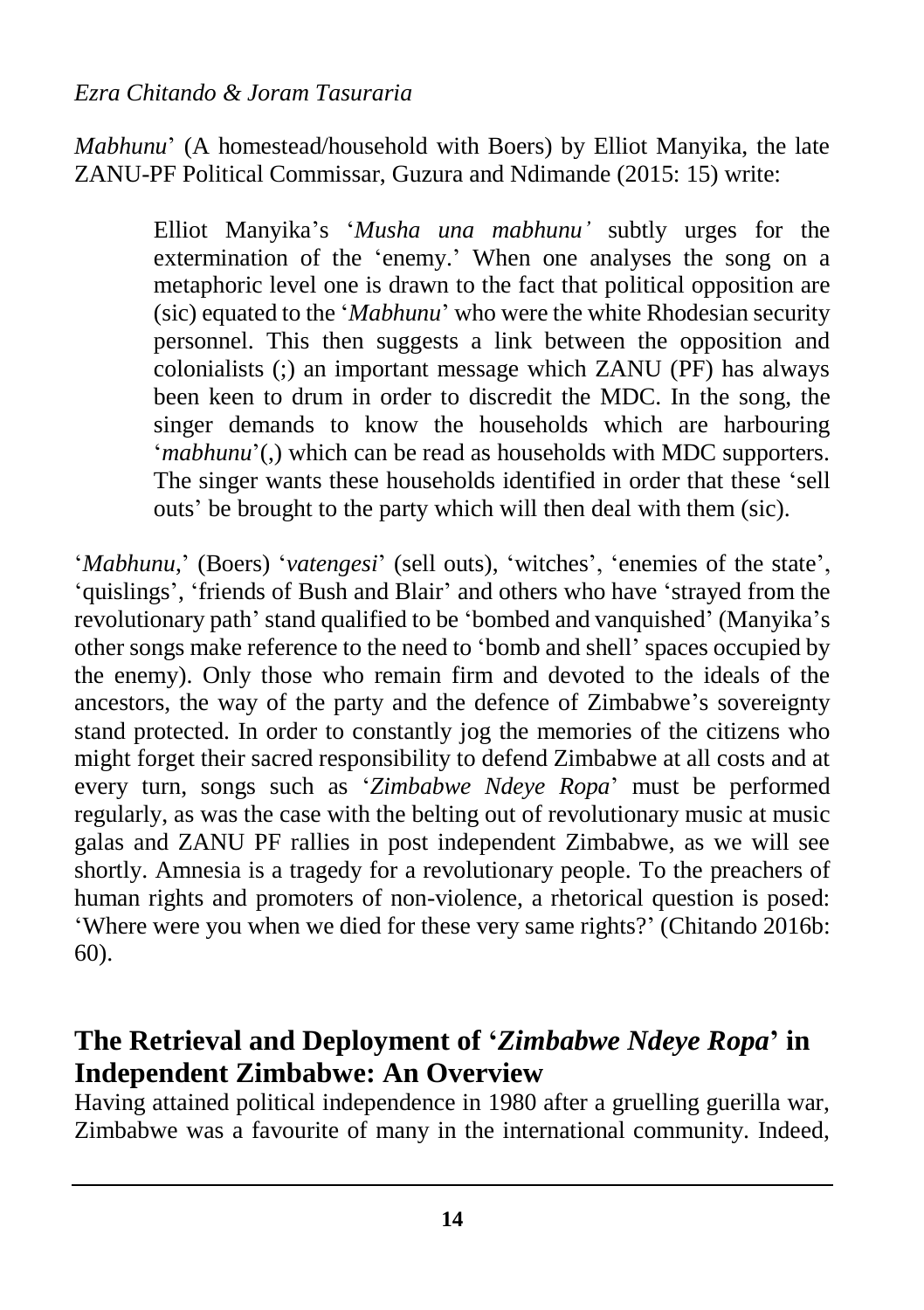Zimbabwe's struggle had drawn a lot of attention and Robert Nesta Marley, an outstanding reggae musician, penned a song, 'Zimbabwe' to acknowledge the country's birth. However, the country has experienced numerous social, political and economic challenges. In this section, we seek to highlight a few of the contexts in which the song, '*Zimbabwe Ndeye Ropa*' has been retrieved and deployed in the quest to achieve specific goals.

*First*, ZANU-PF has been quite adept at resuscitating the war spirit in all its post-independence political and ideological battles. In the face of a restive opposition, especially after the emergence of the Movement for Democratic Change (MDC) in 1999, ZANU-PF resorted to war-time strategies. '*Zimbabwe Ndeye Ropa*' was appropriated to mobilize the Youth and Women's wings to 'defend the party and the country' against the opposition. In violence related to the elections in 2000, 2002, and 2008, the song was appealed to in order to justify the crushing of dissent. There was a very systematic conflation of 'Zimbabwe' with 'ZANU-PF and Mugabe'. There was a move to present Zimbabwe as facing a dangerous regime-change agenda. In this scheme, patriotism and defending the land of the ancestors meant siding with ZANU-PF/Mugabe and confronting the opposition. While there is nothing wrong with being patriotic about one's country, the problem lies in that the love and commitment for country has been conflated with the love and commitment for ZANU PF in Zimbabwe. Differently put, patriotism has been conflated with ZANU PF nationalism, and yet the two are distinct. However, even though the two can be correlated, they are analytically distinct. The ZANU PF nationalist discourse is presented under the guise of patriotism; yet these discourses are driven by different socio-psychological processes. Patriotism refers to the noncompetitive love of and commitment to one's country. It focuses on promoting the welfare of one's nation, but is neutral with regard to the evaluation of others. Nationalism on the other hand is related to the superiority of the ingroup over outgroups and implies the exclusion or even domination of outgroups. Consequently, it is associated with higher levels of chauvinism, prejudice, militarization, hawkish attitudes, social dominance orientation and lower levels of internationalization (Kemmelmeier & Winter 2008: 863). Songs such as *Zimbabwe Ndeyeropa* function to facilitate instrumentalist nationalism under the guise of patriotism.

*Second*, and closely related to the foregoing, was the appropriation of '*Zimbabwe Ndeye Ropa*' in the fast-track land reform programme (FTLRP), also called the Third Chimurenga. Mugabe and ZANU-PF made the land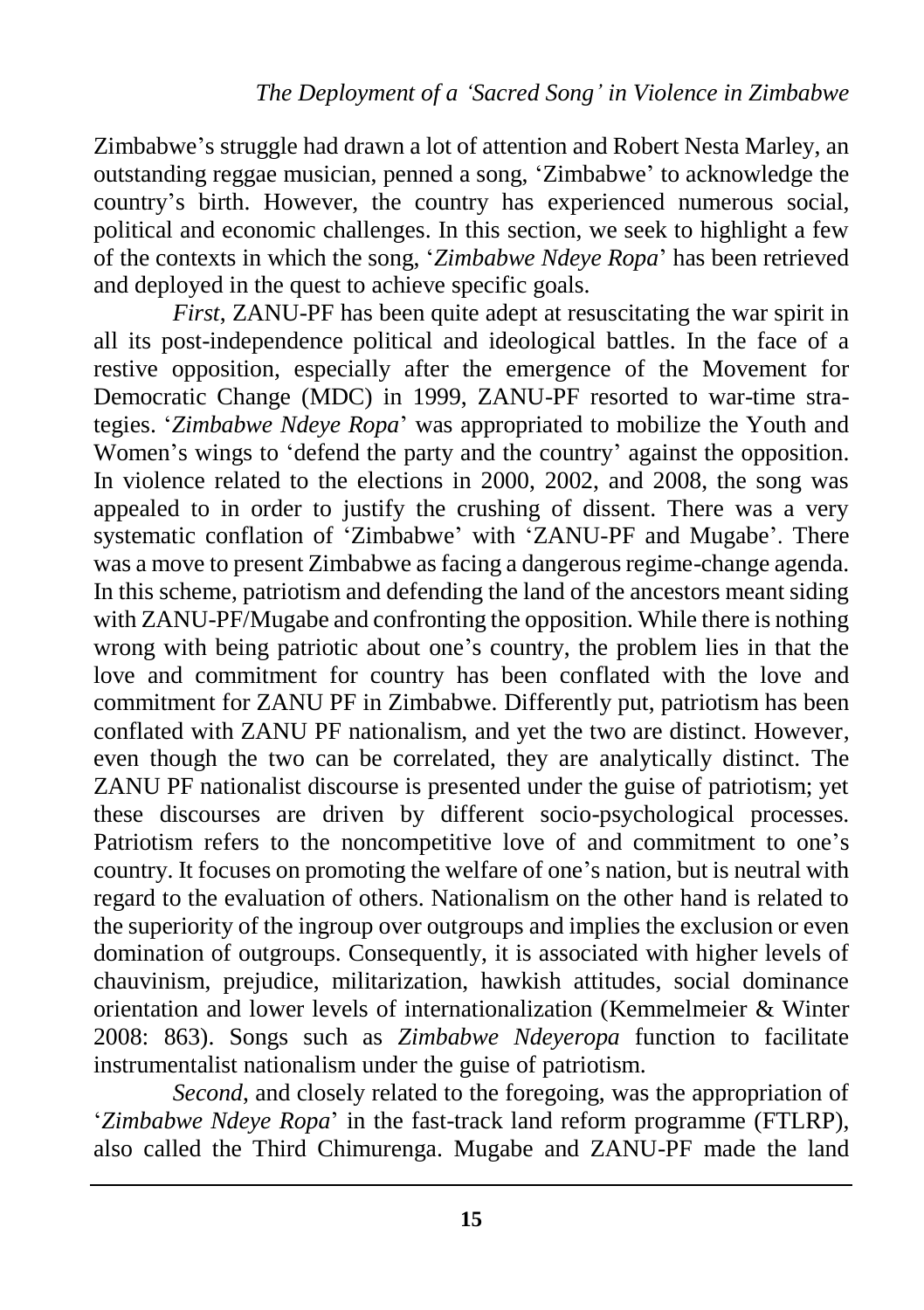question the central issue in all elections from the year 2000. Many farm invaders performed the song as they evicted the white farmers and black farm workers. The *jambanja* (commotion) that was brought about by the FTLRP brought the country into an undeclared state of war. Indeed, the performance of the song, '*Zimbabwe Ndeye Ropa*' during this period served not only to take the peoples' minds back to the time of the liberation struggle of the 1970s, but also to sacralize the whole exercise, considering that land is sacred in Zimbabwe because it is associated with the ancestors as we detail shortly. This was consistent with the message that ZANLA cadres had kept emphasizing during the nightly mobilization meetings (*pungwe*): if ever ZANU's right to rule was threatened, the war would return!

The performance of '*Zimbabwe Ndeye Ropa*' and other war-time songs during the FTLRP was accompanied by the emphasis on the spiritual value of the land. To participate in the FTLRP was to engage in a righteous undertaking which had the backing of the ancestors. In particular, Mugabe articulated an appealing indigenous theology of the land. With his rhetorical power and fluency in English and Shona, Mugabe urged the 'sons and daughters of the land' to 'strike fear in the heart of the white man'. After all, the land had not come back cheaply: the sacred blood of the ancestors and combatants had been shed in the armed struggle for it to be recovered. According to Mugabe (2001: 109):

> Our perspective on the land reform programme derives from our struggle for sovereign independence, and the compelling fact that the last and decisive seven years of that struggle took an armed form that demanded of us the precious and ultimate price of our blood. We died and suffered for our land. We died and suffered for sovereignty over natural resources of which land *ivhu, [/] umhlabati*, is the most important.

The appeal to indigenous spirituality in the FTLRP was secured by tying it to the First and Second Chimurenga. The quest to recover the stolen ancestral land was not a mere political ploy by a political party under pressure, or a revolutionary icon's waning charisma, Mugabe and ZANU-PF insisted. Rather, it was a sacred duty which had to be obeyed, even if it meant violence had to be perpetrated. In leading the taking back of the land, Mugabe was said to be acting in accordance with the demands of the ancestors and obeying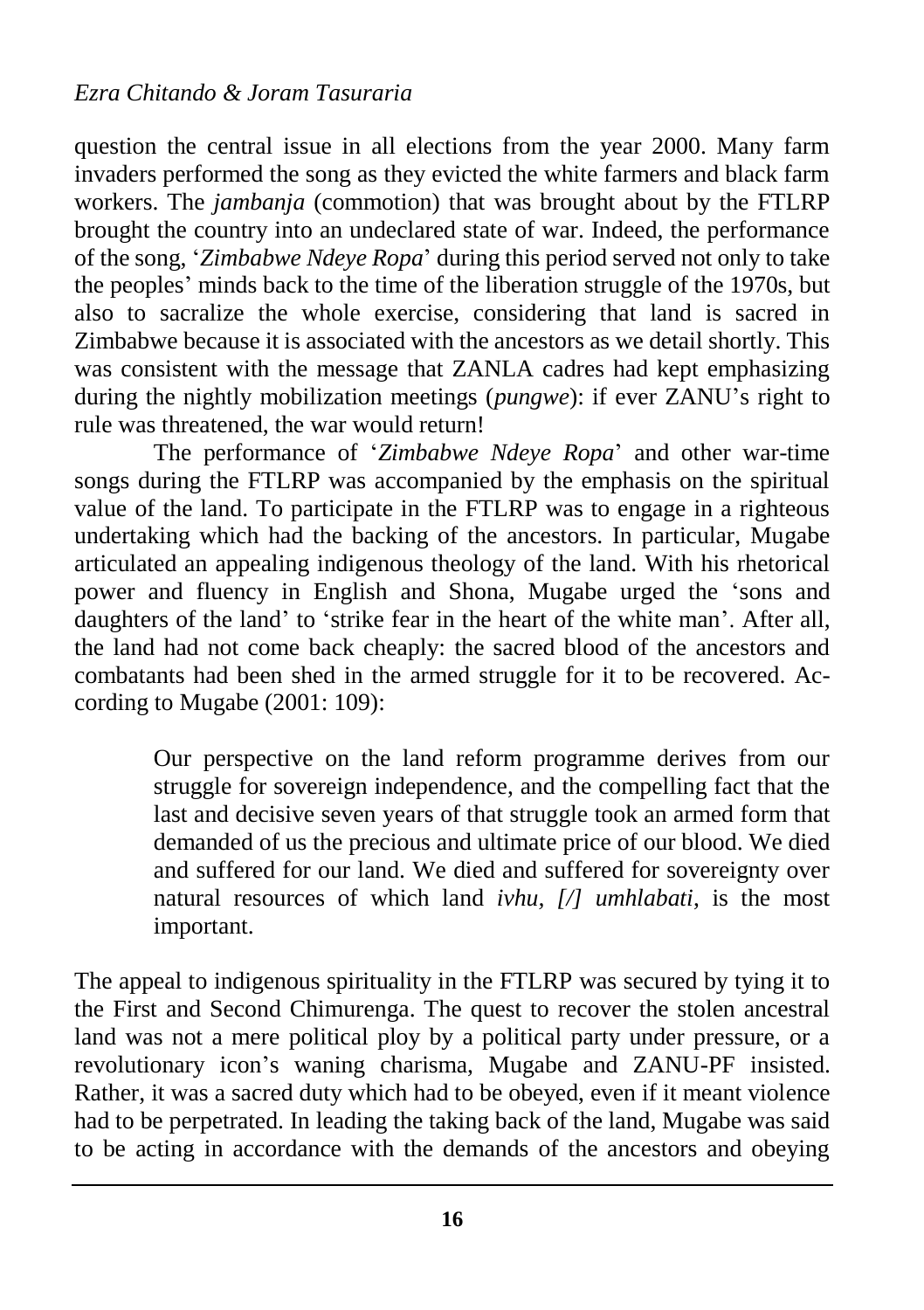ancestral oracles (see Mukonyora 2011: 137). Comrade Chinx performed another song, '*Hondo Yeminda*' (The war for the land) where he underlined the need for taking the land at all costs.

*Third*, apart from performing the song, '*Zimbabwe Ndeye Ropa*' in violence related to elections and the FTLRP, ZANU-PF also deployed the song in its contestations with the MDC in Parliament. As the MDC became more assertive and threatened to dislodge the nationalist party, debates sometimes degenerated into physical confrontations in Parliament. Chaos would break out when the MDC Members of Parliament (MPs) would begin singing, '*ZANU Yaora*' (ZANU is now rotten). ZANU-PF MPs would counter by singing, '*Zimbabwe Ndeye Ropa*'. Here, ZANU-PF would be reminding the MDC of its lack of revolutionary credentials and refusing to concede any ground to the opposition. Further, we surmise that the retrieval and deployment of the song was designed to instill sacred fear in the MDC MPs. The song is reminder of ZANU-PF's capacity to use violence to achieve set objectives. Its performance in a conflict setting is meant to subdue opponents. After all, Mugabe had at one time declared that he had degrees in violence. His MPs thus ride on the back of that declaration by their leader. Manyika's song had also extolled ZANU-PF's militancy by proudly declaring, '*Mbiri yechigandanga, ndombiri yatinayo*' (the militant/revolutionary/violent record is what we have).

*Fourth*, it is critical to acknowledge that ZANU-PF has not enjoyed a monopoly when it comes to appealing to militant songs such as, '*Zimbabwe Ndeye Ropa*'. The University of Zimbabwe's Students Union has used the song to mobilize resistance to Mugabe and ZANU-PF using '*Zimbabwe Ndeye Ropa*' and other songs from the 1970s war of liberation. Makunike (2015) has outlined the 'love-hate' relationship between the University of Zimbabwe students and Mugabe's government. In the early years of independence, up to the late 1980s, most students were aligned to ZANU-PF and regarded themselves as an extension of its structures. As was the case with most churches and other civic organisations, the notion of 'nation building' was extolled and students regarded themselves as the vanguard of the ongoing 'revolution' to ensure that blacks obtained access to the gains of independence. Despite the violence in the Matabeleland and Midlands regions in the early 1980s, there was an air of optimism regarding the fledging state.

From the late 1980s, however, student activism took a more militant turn. In particular, ZANU-PF's quest to create a one party-state was staunchly opposed by the University of Zimbabwe's Student's Union. Corruption by the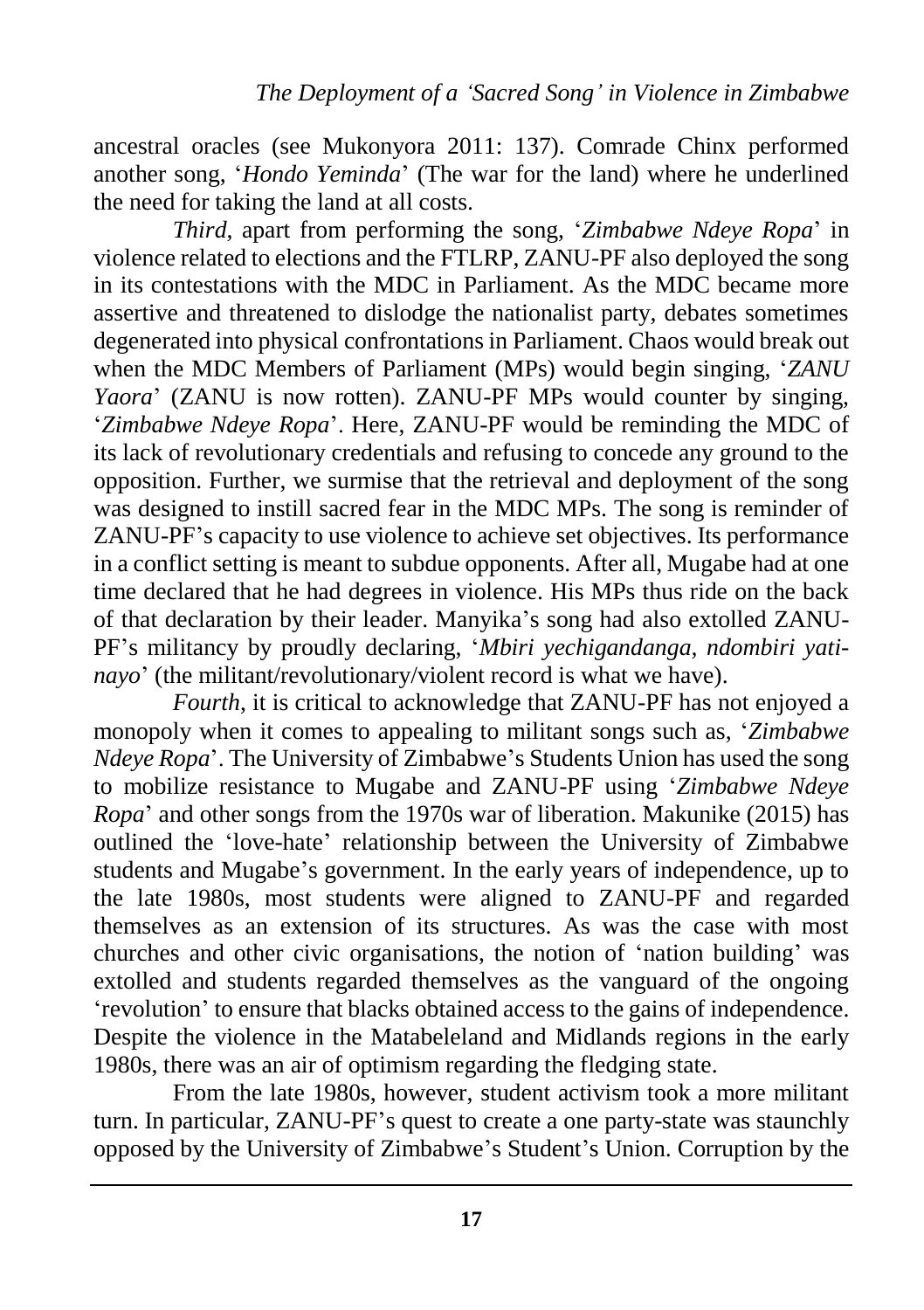ruling elite, abandonment of the socialist ideal and increasing sensitivity to criticism led to running battles between (anti-) riot police and students. In addition, the struggle to have state grants increased, akin to the 'Fees Must Fall' movement seen in South Africa in recent years, generated many demonstrations. Many of these demonstrations were characterized by violence by both the police and the students. Significantly for this essay, the song, '*Zimbabwe Ndeye Ropa*' was performed by students in order to mobilize and generate some verve. Further, the song was also meant to critique the ruling elite and to remind it of the sacrifice that characterized the struggle for Zimbabwe. Thus, in the hands of the students, the song '*Zimbabwe Ndeye Ropa*' challenged ZANU-PF's exclusive claim to be the repository of the memory of the liberation struggle. At the University of Zimbabwe student demonstrations, *Zimbabwe Ndeyeropa* was often accompanied by the song inter alia, '*Amai nababa musandichema, kana ndafa nehondo. Ndini ndakazvida, kufira Zimbabwe, pamwe chete nevamwe. Kumbira kumudzimu, ufambe zvakanaka kana wopinda musango, sango rine shumba*' (My parents, do not mourn if I die in the war. It is my choice to sacrifice my life for the country (Zimbabwe) together with the others. Ask the ancestors for a safe journey into the war zone full of lions). What is important about this song in relation to the *Zimbabwe Ndeyeropa* are the religious motifs that can be distilled from it. These include death and the ancestors. These songs sacralised the cause of the demonstration. Violence could and often would follow. This, therefore, supports our hypothesis that African religion, at whose centre are death and the ancestors, can be deployed for violence and not peace as the dominant narrative seems to assert.

### **'***Zimbabwe Ndeye Ropa***', African Indigenous Religions and 'Righteous Violence'**

In the foregoing sections, we have highlighted the extent to which the song, '*Zimbabwe Ndeye Ropa*' has been deployed to both initiate and sacralise violence in Zimbabwean politics. We contend that these observations have definite implications for the discourse on religion and human security in Africa. Our descriptions and analyses of the retrieval and deployment of '*Zimbabwe Ndeye Ropa*' shows that African Indigenous Religions are at the disposal of creative politicians as they were in the past in the wars between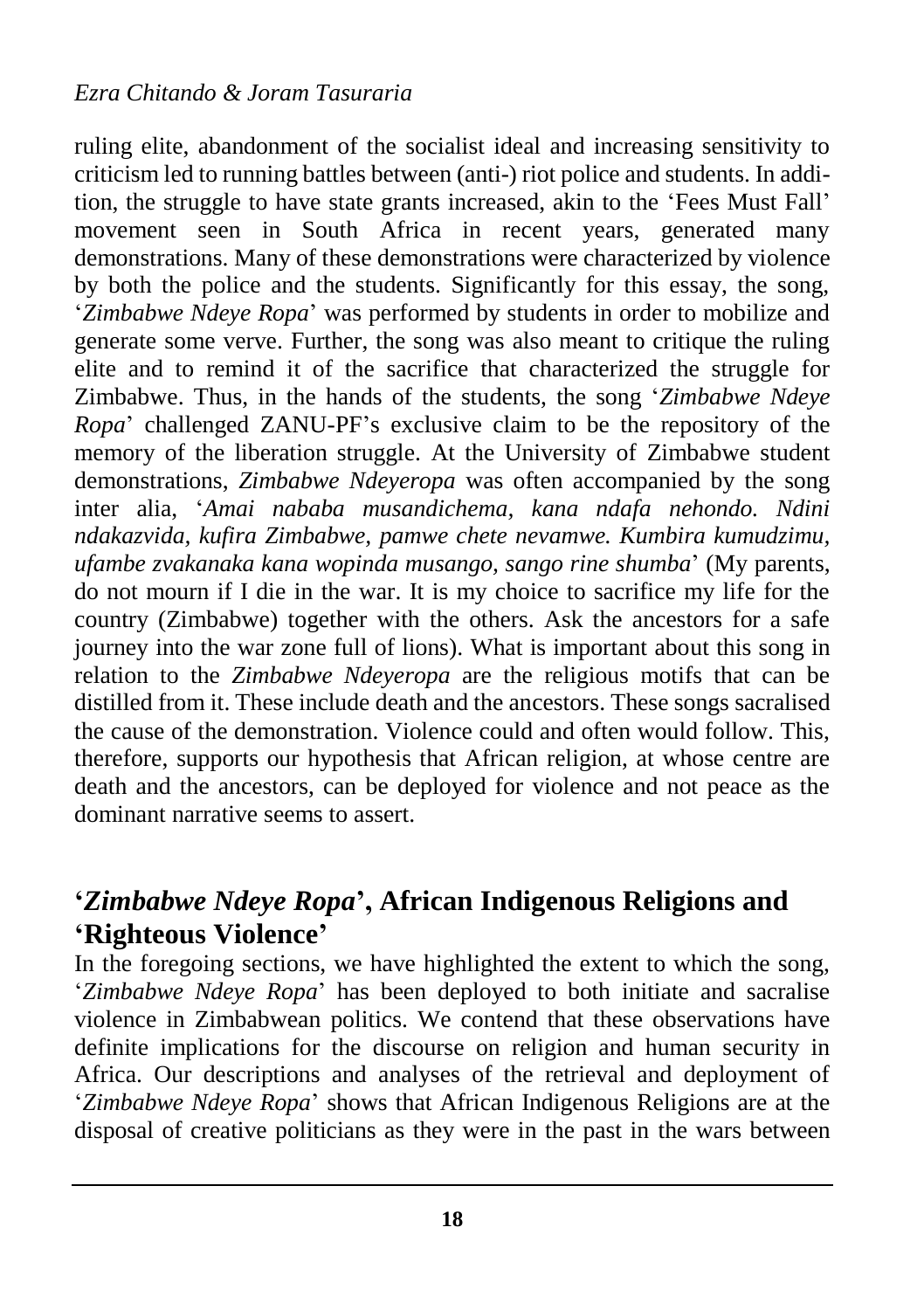African societies in precolonial times. They can be appropriated to further political ideologies and to explain (away) violence.

In the particular case of independent Zimbabwe, ZANU-PF and Mugabe have arrogated the right to interpret ancestral ideals and use these to their political advantage. Mugabe stands in the line of the towering figures of Zimbabwean spirituality, such as Nehanda and Kaguvi. He is set within the sacred cosmic order. In the song, '*Mudzimu woye*' (oh spirit), another war-time song, Manyika proceeds to locate the living Mugabe in this very line of ancestors by declaring, '*VaMugabe mudzimu wedu*' (Mugabe is our ancestor) (Gonye & Moyo 2012: 98). As one who stands within the line of the ancestors, Mugabe can, with sacred authority, declare what is good for Zimbabwe. To challenge him is to challenge the cosmic order. Thus, he stands to proclaim:

> Zimbabwe needs ZANU-PF and not sponsored and unprincipled and counter-revolutionary political parties. Zimbabwe *ndeye ropa. Sibokumbula igazi lama qawe* (Zimbabwe was won through a bloody war, the precious blood of our remembered heroes) (Mugabe 2001: 81).

Indigenous spirituality is here brought into the service of a political party. The declaration, 'Zimbabwe needs ZANU-PF' is a political statement that has a religio-spiritual underpinning to it. Mugabe's rhetorical performance and spiritual gerrymandering suggests that the entity called Zimbabwe needs ZANU-PF. Why? Because the history of ZANU-PF is written in blood: the precious blood of the ancestors! Interestingly, in this public speech, Mugabe switches between Shona and Ndebele to reinforce the same point, namely, that the story of Zimbabwe is the story of ancestral blood. In this way, he seeks to forge a national identity based on a shared sense of sacrifice and struggle for liberation. The music by party cadres such as Comrade Chinx and Manyika deepens the conflation between Mugabe and Zimbabwe. Gonye and Moyo express this in a very lucid and informative way:

> Chinx and Manyika recite, vindicate and glorify this history of defiance, resilience and revolution. Chinx and Manyika stand as vigorous party chanters and are chroniclers and are very useful in the process of narrating the birth of the nation as a feat accomplished by the ZANU PF party and therefore a heritage that party will forever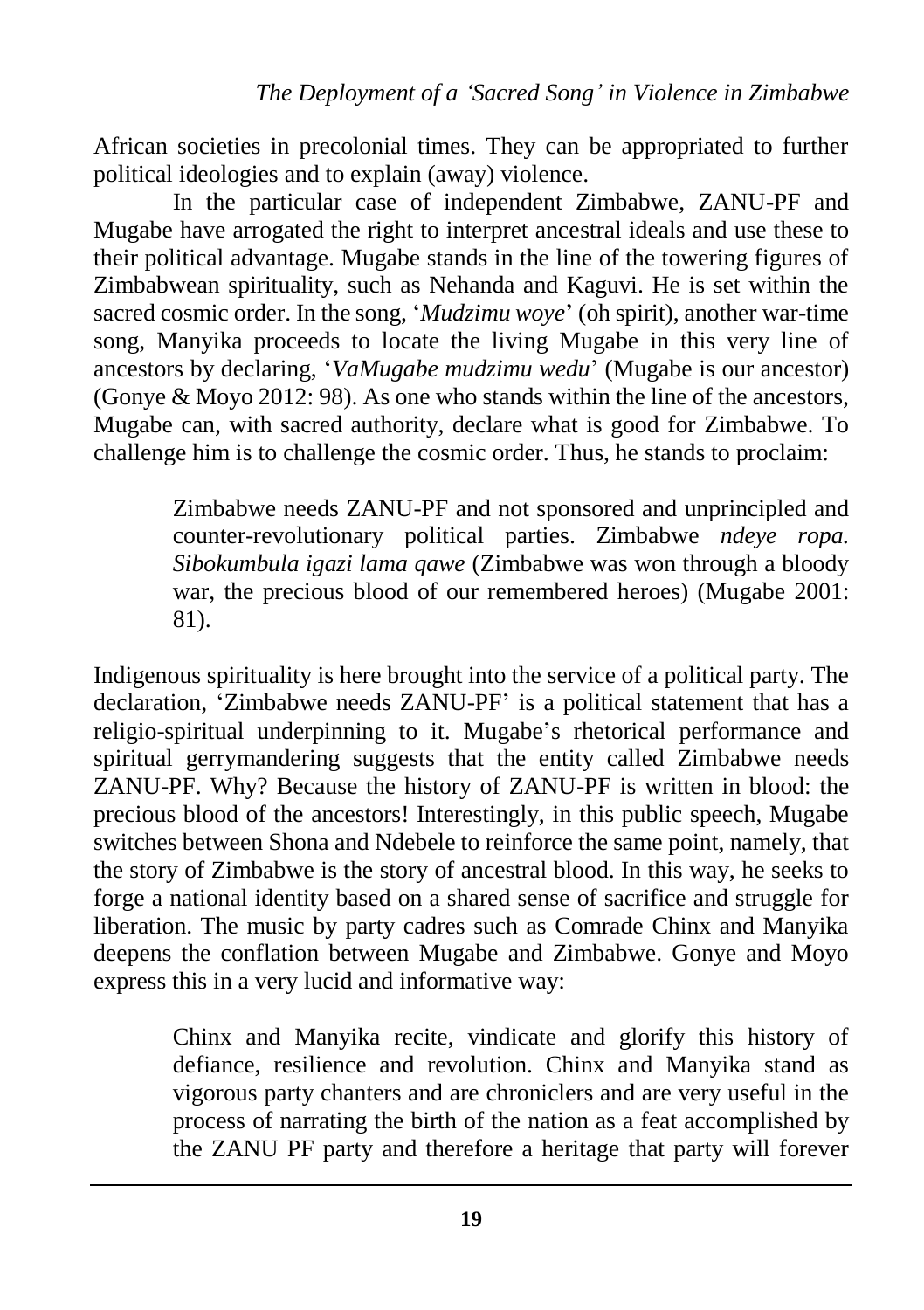defend. In their songs, the nation is imaginatively moulded as one with identifiable heroes, makers and detractors. The songs present Chaminuka, Nehanda and Kaguvi as ancient heroes and founders of the nation, now spiritual ancestors, and Mugabe as the divinely ordained new ancestor and courageous defender of the nation (Gonye & Moyo 2012: 98).

Within ZANU-PF, the valorization and sacralization of Mugabe has given rise to slogans such as, '*VaMugabe chete chete*!' (Mugabe only!). Although the theme of how African Initiated Churches in Zimbabwe have contributed to Zimbabwean politics requires a separate study, it is strategic to note that some of them have built on the indigenous idea of Mugabe's putative identity as 'the Chosen One' to reinforce the notion of his supra-human status. In such a scheme, to differ with Mugabe in terms of policies, approaches and vision is to defy the ancestors and God (Tarusarira 2016: 111-112) and is taken to justify that violence may be needed to bring 'apostates' back into line. The fading of memories of the sacrifices of the past heroes may be perceived as a need to reawaken them by energetic performances of songs such as, '*Zimbabwe Ndeye Ropa*'.

# **Conclusion**

The case of '*Zimbabwe Ndeye Ropa*' thus highlights the need for a critical approach and hermeneutics when analyzing the interface between religion and human security in Africa. The tendency to cast only missionary religions such as Islam and Christianity as militant threats to human security needs to be discursively critiqued. There is a need to awaken to the reality that no religion is violent in and of itself. Concomitantly, no religion is peaceful in and of itself. A religion 'is' 'violent' or 'peaceful' to the extent that some social actors, especially those with power, choose to manipulate pre-existing religious ideas and practices to initiate and justify violence, or to promote peace. In the case of '*Zimbabwe Ndeye Ropa*', indigenous spiritual beliefs have been utilized in a specific socio-cultural, political and economic context to initiate and justify acts of violence. In other contexts, such as in human trafficking in Nigeria (Ikeora 2016), African Indigenous Religions are appropriated to keep individuals in bondage.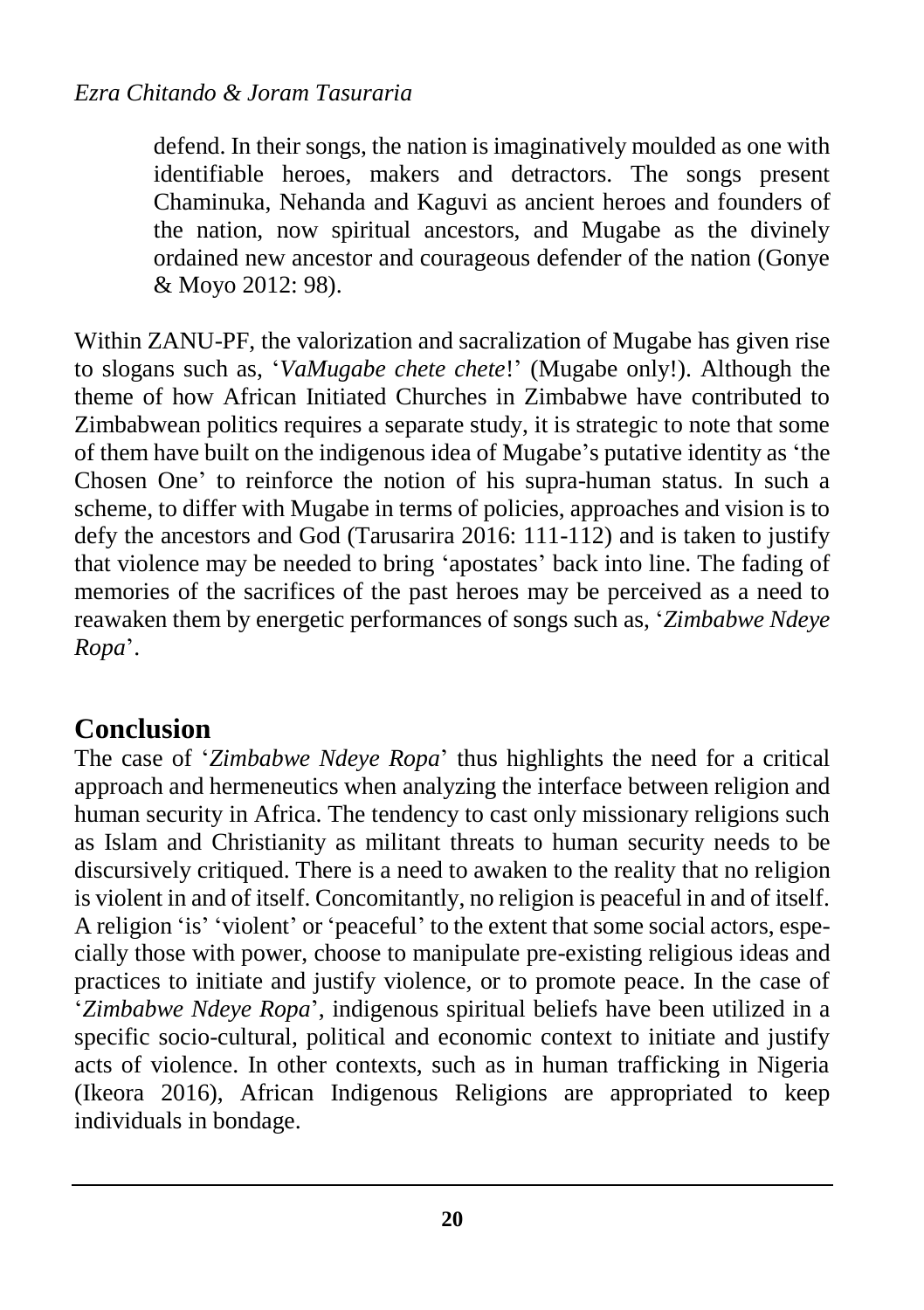#### *The Deployment of a 'Sacred Song' in Violence in Zimbabwe*

Does the singing of '*Zimbabwe Ndeye Ropa*' cause violence in Zimbabwe? Although such a question looks preposterous, it is a fair and heuristic one to uncover the constraints behind the present approach in studying the intersection between religion, conflict and human security. Given our association of the song with incidents of violence, one may wrongly conclude that the song, in and of itself, generates violence. This is far from the truth: on many occasions, the song is performed without any violence. Furthermore, we reiterate that a song has no agency. Agency lies in people. However, our argument is that the song has been systematically appropriated and deployed to initiate and justify violence on many occasions, and because its invocation of the ancestors leads back to blood, the dead and the ancestors, elements all of which are central to Shona religion, including in Zimbabwe. It is thus in order to assert that to uphold the idea that Afican religion is peaceful in and of itself is not only simplistic, but also fallacious and bent on stifling a critical engagement with the concepts of religion, conflict and peace. What must always be primary in analyses of religion and human security in Africa (and globally) is the need to read the historical, economic, political, cultural, social, ethnic and other factors that are critical to whether religion is amenable for manipulation for violence or peace. Studying religion and human security ahistorically and in a decontextualized manner, risks glossing over and masking factors at the core of conflict and violence and lends the process to misframing the situation. As Bourdillon (1990) has demonstrated, religion in Africa (and elsewhere) never stands alone. Religion is always embedded in political, economic and other dynamics. This line of thinking resonates with Cavanaugh's (2009) argument that it is a myth to refer to the 'thirty years of religious wars' in Europe (1618-1648) as religious wars for various reasons including that at all times religion worked together with socio-economic and political interests making it difficult to separate these factors. We highlighted how historical, ideological, political and economic factors are relevant for understanding the performance of '*Zimbabwe Ndeye Ropa*' and how this both generated and justified violence.

#### **References**

Auerbach, Y. 2010. National Narratives in a Conflict of Identity. In Bar-Siman-Tov, Y. *Barriers to Peace in the Israeli-Palestinian Conflict.* Jerusalem: The Jerusalem Institute for Israel Studies.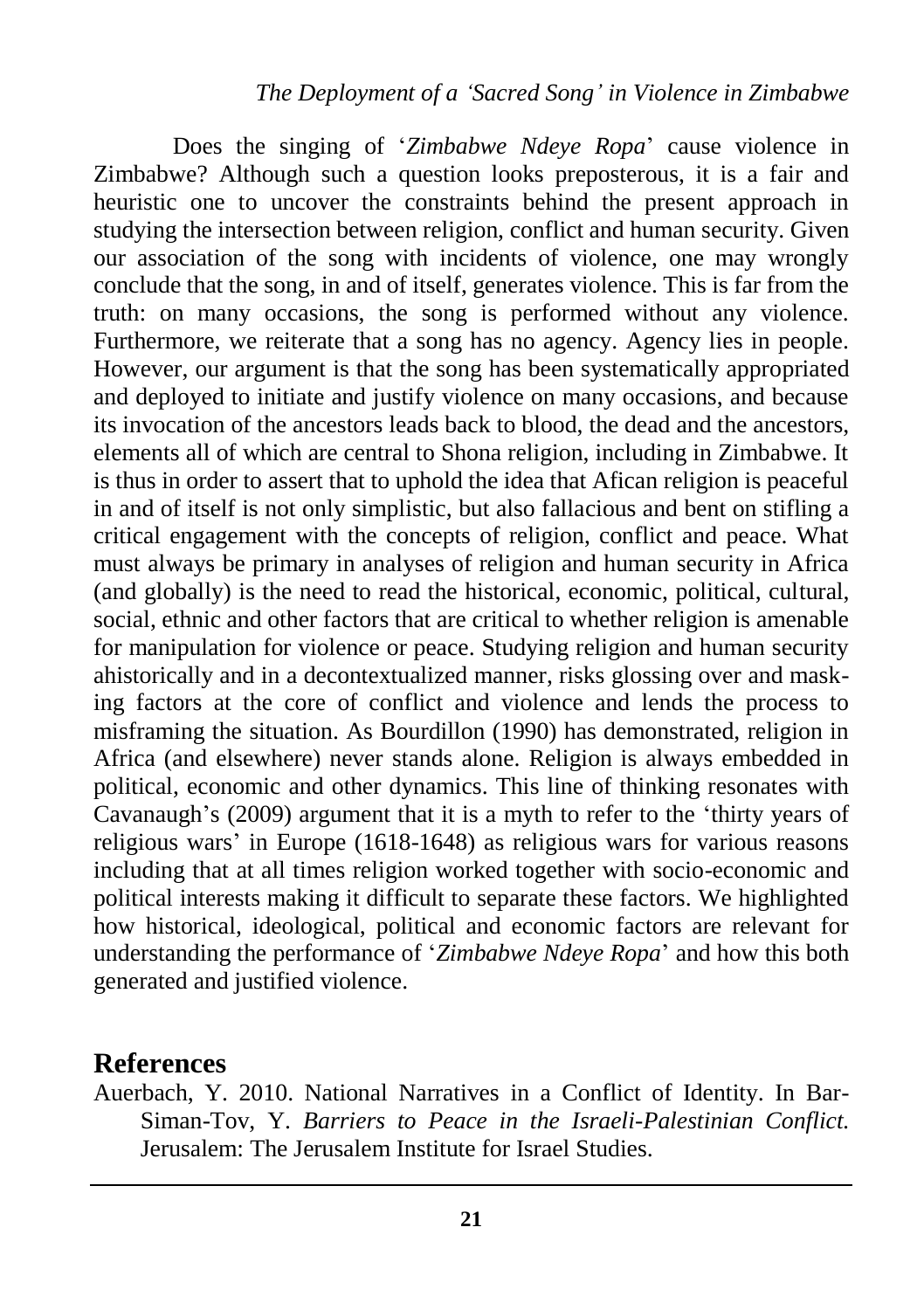- Bar-Tal, D. & G. Salomon 2006. [Israeli-Jewish](http://media.wix.com/ugd/73982d_a310e4983a5f5a8360416e7e22ce44da.pdf) Narratives of the Israeli-[Palestinian](http://media.wix.com/ugd/73982d_a310e4983a5f5a8360416e7e22ce44da.pdf) Conflict: Evolution, Contents, Functions, and [Consequences.](http://media.wix.com/ugd/73982d_a310e4983a5f5a8360416e7e22ce44da.pdf) In Rotberg, R.I. (ed.): *Israeli and Palestinian Narratives of Conflict: History's Double Helix*. Bloomington, IN: Indiana University Press.
- Barthes, R. 1982. Introduction to the Structural Analysis of Narratives. In Sontag, S. (ed.): *A Barthes Reader*. New York: Hill and Wang.
- Berger, P.L. 1967. *The Sacred Canopy: Elements of a Sociological Theory of Religion*. New York: Open Road Integrated Media.
- Bhebe, N. & T. Ranger (eds.) 1995. *Soldiers in Zimbabwe's Liberation War*. Harare: University of Zimbabwe Publishers.
- Bourdillon, M.F.C. 1990. *Religion and Society: A Text for Africa*. Gweru: Mambo Press.
- Butler, J. 2009. *Frames of War: When is Life Grievable?* London: Verso.
- Campbell, H. 2003. *Reclaiming Zimbabwe: The Exhaustion of the Patriarchal Model of Liberation*. Cape Town: David Phillip.
- Cavanaugh, W. 2009. *The Myth of Religious Violence: Secular Ideology and the Roots of Modern Conflict*. Oxford: Oxford University Press.
- Chimuka, T.A. 2015. Witches, Sellouts in Zimbabwe's War of Liberation. In Mangena, F., T.A. Chimuka & F. Mabiri (eds.): *Philosophy in African Traditions and Cultures: Zimbabwean Philosophical Studies II*. Washington, D. C.: The Council for Research in Values and Philosophy.
- Chitando, E. 2005. In the Beginning was the Land: The Appropriation of Religious Themes in Political Discourses in Zimbabwe. *Africa* 75,2: 220- 239.
- Chitando, E. 2016a. '*Ndinopika NaMbuya Nehanda*' (I Swear by Grandmother Nehanda): African Spirituality, Land and Indigenisation in Zimbabwe. In Makwavarara, Z., R. Magosvongwe & O.B. Mlambo (eds.): *Dialoguing Land and Indigenisation in Zimbabwe and Other Developing Countries.* Harare: University of Zimbabwe Publications.
- Chitando, E. 2016b. Theological Challenges and Opportunities in Addressing Human Rights, Sexuality, and HIV: An African Perspective. In Paterson, G. & C. Long (eds.): *Dignity, Freedom and Grace: Christian Perspectives on HIV, AIDS, and Human Rights*. Geneva: World Council of Churches.
- Dajani, M.S. 2015. *Israelis and Palestinians: Contested Narratives*. Available at: [http://www.cccb.org/rcs\\_gene/mohammed\\_s.\\_dajani.pdf.](http://www.cccb.org/rcs_gene/mohammed_s._dajani.pdf) (Accessed on 1 October 2015.)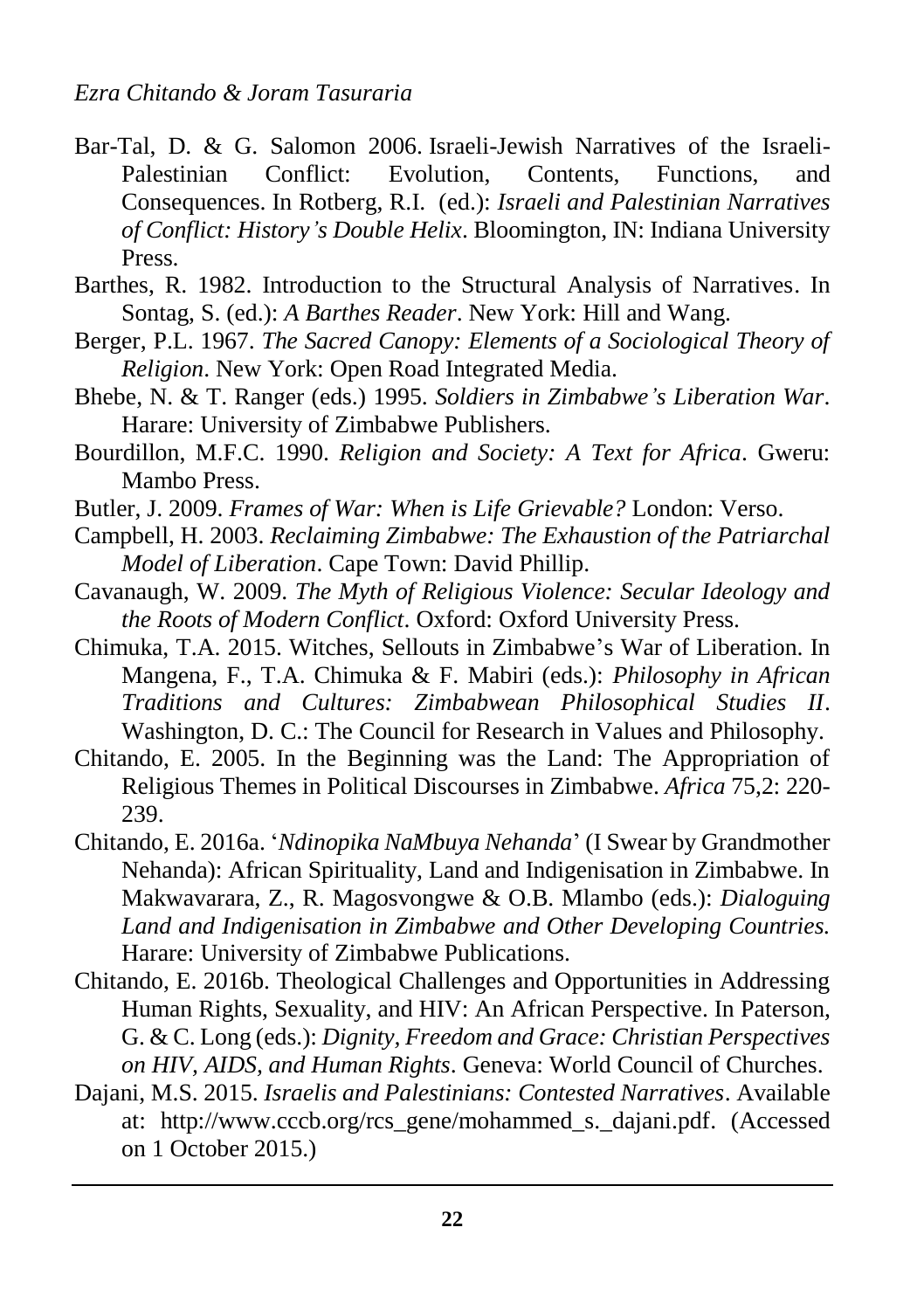- Gonye, J. & M. Jabulani 2012. Choric Narratives of the Chimurenga: Comrades Chinx and Manyika's Psalms of the Zimbabwean Third Chimurenga (Land Reform Programme). *International Journal of Asian Social Science* 2,2: 88-101.
- Guzura, T. & J. Ndimande 2015. Music, Political Space and Power in Zimbabwe: A Critique. *International Journal of Politics and Good Governance* 6,6: 1-19.
- Holstein, J.A. & J.F. Gubrium 2000. *The Self We Live By: Narrative Identity in a Postmodern World.* New York: Oxford University Press.
- Idowu, B.E. 1967. The Study of Religion with Special Reference to African Traditional Religion. *ORITA: Ibadan Journal of Religious Studies* 1,1: 3– 12.
- Ikeora, M. 2016. The Role of African Traditional Religion and 'Juju' in Human Trafficking: Implications for Anti-trafficking. *Journal of International Women's Studies* 17,1: 1-18.
- Juergensmeyer, M. 2000. *Terror in the Mind of God*. Berkeley: University of California.
- Kemmelmeier, M. & D.G. Winter 2008. Sowing Patriotism, but Reaping Nationalism? Consequences of Exposure to the American Flag. *Political Psychology* 29,6: 859–879.
- Lan, D. 1985. *Guns and Rain: Guerrillas and Spirit Mediums in Zimbabwe.*  Berkeley and Los Angeles: University of California Press.
- Mbiti, J.S. 1969. *African Religions and Philosophy*. Oxford: Heinemann.
- Makunike, B. 2015. The Zimbabwe Student Movement: Love-Hate Relationship with Government? *Journal of Student Affairs in Africa* 3,1: 35-48.
- Muchemwa, K. & R. Muponde (eds.) 2007. *Manning the Nation: Father Figures in Zimbabwean Literature and Society*. Harare: Weaver Press.
- Mugabe, R.G. 2001. *Inside the Third Chimurenga: Our Land is Our Prosperity*. Harare: Department of Information and Publicity, Office of the President and Cabinet.
- Mukonyora, I. 2011. Religion, Politics, and Gender in Zimbabwe: The Masowe Apostles and Chimurenga Religion. In Smith, J.H. & R.J. Hackett (eds.): *Displacing the State: Religion and Conflict in Neoliberal Africa*. Notre Dame, IN : University of Notre Dame Press.
- Muwati, I., D.E. Mutasa & M.L. Bopape. 2010. The Zimbabwean Liberation War: Contesting Representation of Nation and Nationalism in Historical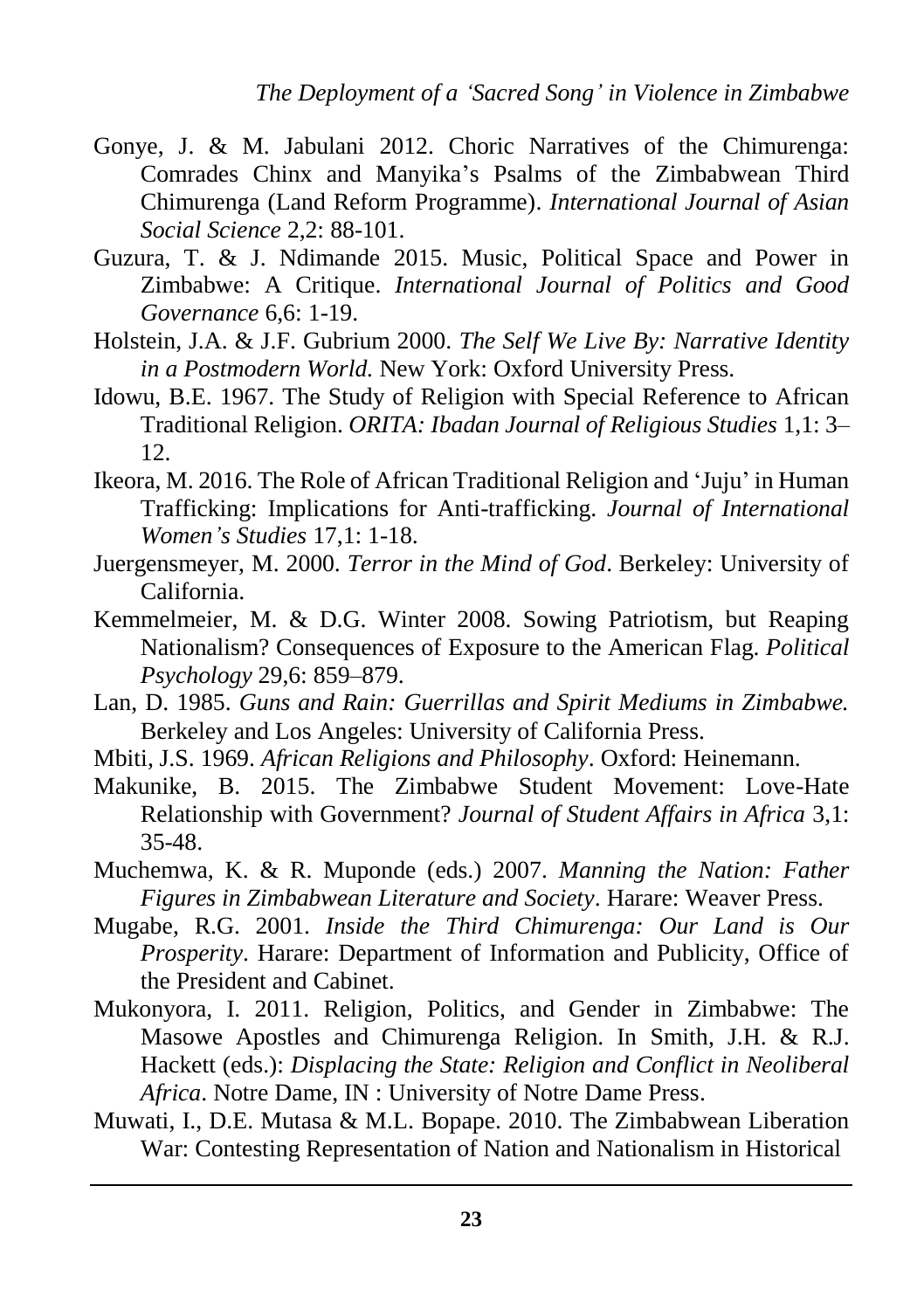Fiction. *Literator* 31,1: 147-173.

- Ndlovu-Gatsheni, S. 2009. *Do 'Zimbabweans' Exist? Trajectories of Nationalism, National Identity Formation and Crisis in a Postcolonial State*. New York: Peter Lang.
- Ndlovu-Gatsheni, S. & J. Muzondidya (eds.) 2011. *Redemptive or Grotesque Nationalism? Rethinking Contemporary Politics in Zimbabwe*. Bern: Peter Lang.
- Ranger, T. 2005. The Uses and Abuse of History in Zimbabwe. In Palmberg, M. & R. Primorac (eds.): *Skinning the Skunk – Facing Zimbabwean Futures*. Uppsala: Nordic Africa Institute.
- Ranger, T. 1967. *Revolt in Southern Rhodesia, 1867-7: A Study in African Resistance.* London: Heinemann.
- Ravengai, S. 2016. Chimurenga Liberation Songs and Dances as Sites of Struggle to Counter Rhodesian Discourse: A Postcolonial Perspective. In Mangena, F., E. Chitando & I. Muwati (eds.): *Sounds of Life: Music, Identity and Politics in Zimbabwe*. Newcastle upon Tyne: Cambridge Scholars Publishing.
- Schoffeleers, M.J. (ed.) 1979. *Guardians of the Land: Essays on Central African Territorial Cults*. Gwelo: Mambo Press.
- Sithole, M. 1999. *Zimbabwe: Struggles within the Struggle (1957–1980)*. Harare: Rujeko
- Tarusarira, J. 2016. *Reconciliation and Religio-Political Non-conformism in Zimbabwe*. London: Routledge.
- Vambe, M.T. & K. Khan 2009. Reading the Zimbabwean National Anthem as Political Biography in the Context of Crisis. *Journal of Literary Studies* 25,2: 25-39.
- Volkan, V. 1997. *Bloodlines: From Ethnic Pride to Ethnic Terrorism*. New York: Farrar, Straus and Giroux.
- Wasserstein, B. 2003. *Israel and Palestine. Why they fight and can they stop?* London: Profile Books.

Ezra Chitando History of Religions University of Zimbabwe chitsa21@yahoo.com